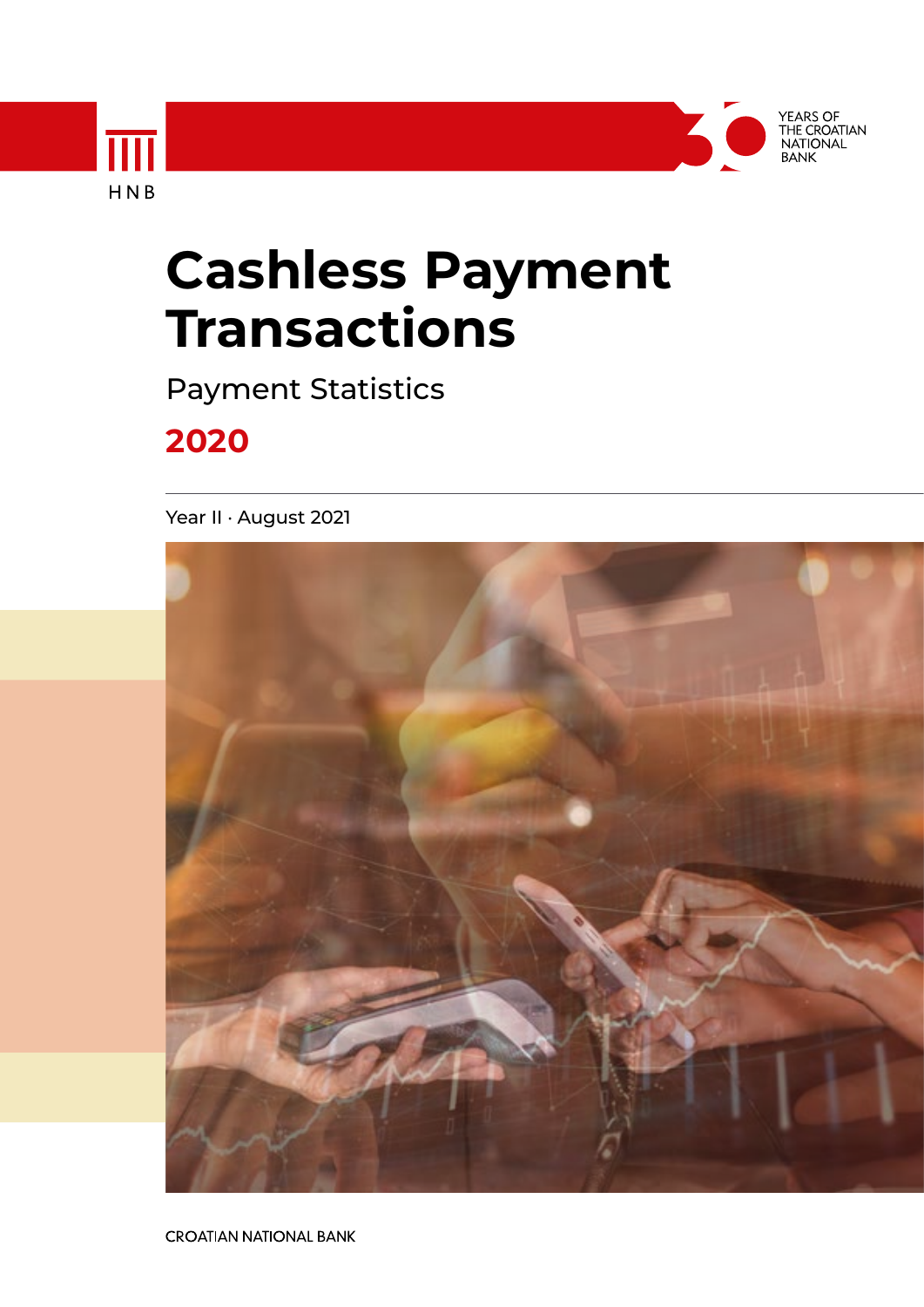# **Contents**

| 3.4 Transactions of acquiring payment cards issued outside the RC23 |  |
|---------------------------------------------------------------------|--|
|                                                                     |  |

### Publisher

Croatian National Bank Trg hrvatskih velikana 3, 10000 Zagreb Phone: +385 1 4564 555, Contact phone: +385 1 4565 006, Fax: +385 1 4564 687

#### www.hnb.hr

Those using data from this publication are requested to cite the source. ISSN (online)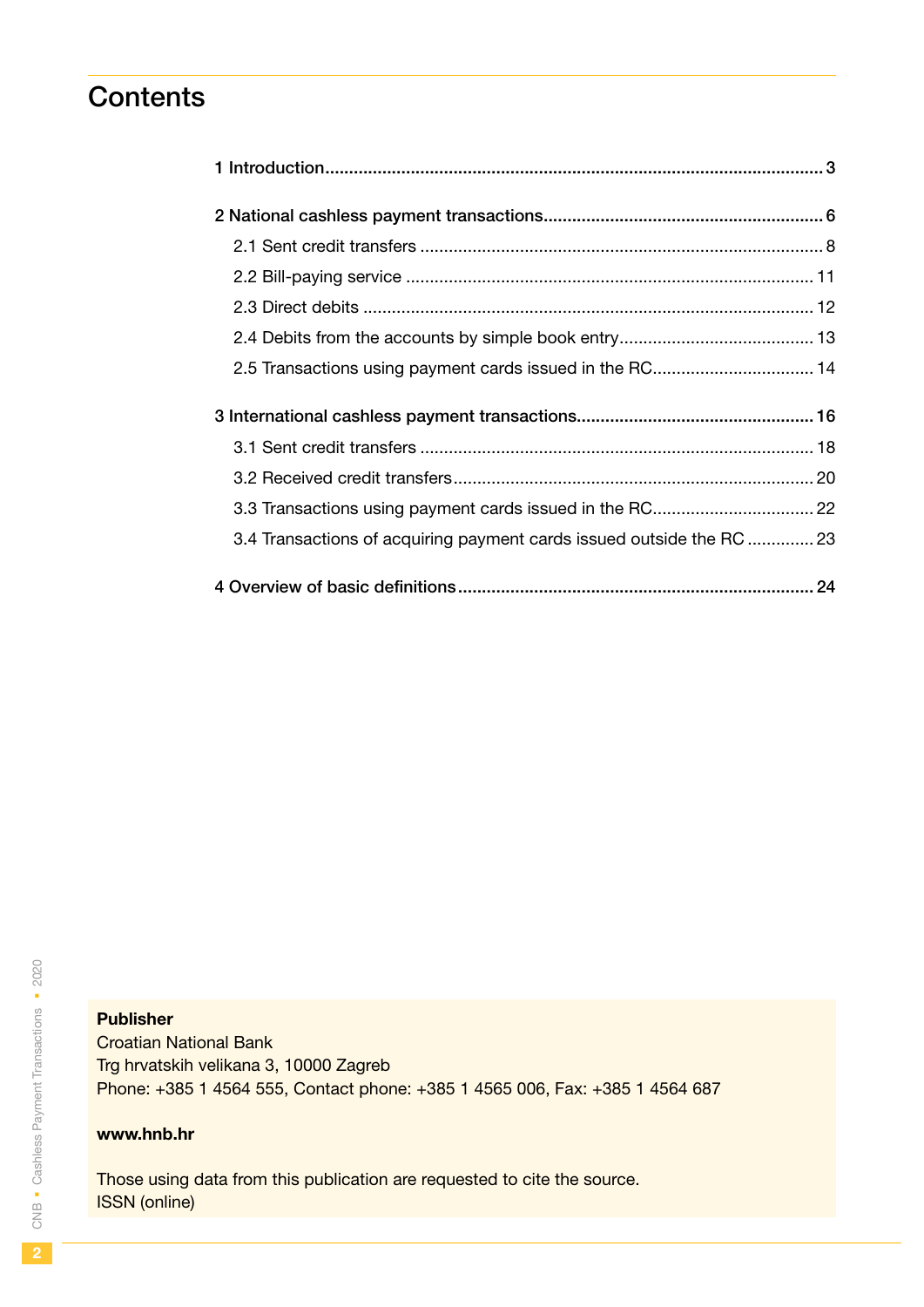# <span id="page-2-0"></span>1 Introduction

The increase in the number and the value of cashless payment transactions continued in almost all EU member states over the past few years. The increase in cashless payment transactions has been strongly driven by advances in internet and mobile banking as well as in card payments. In the Republic of Croatia (hereinafter referred to as 'RC'), the increase particularly referred to the number of national card-based transactions which, according to Croatian National Bank data, increased by 51%, while their value increased by 44% in the past five years. An average Croatian citizen today has 2.06 payment cards in his/her wallet, which places the RC at the very top of the European Union. At the same time, 29% of consumers and 53% of business entities in the RC have internet banking agreements, and 39% of consumers and 27% of business entities have mobile banking agreements, allowing them to initiate electronic payment orders 24 hours a day.<sup>1</sup> However, the development dynamics of these cashless payment channels is also changing.

Thus, over the last several years, the number of users (consumers) of internet banking services grew more slowly than the number of consumers using mobile banking. The rise in the number of mobile banking users has been accompanied by an increase in the number of payment transactions initiated through this channel, with the result that in 2020 consumers in the RC initiated 37% of the total number of transactions using mobile banking and 36% of the total value of all cashless transactions in the RC.2

In contrast to the previous years, when credit transfer transactions accounted for the largest share of the number of national cashless payment transactions, if 2020 is analysed, it can be concluded that card-based payment transactions accounted for the largest share (40%) in the total number of national cashless payment transactions, while the share of credit transfers stood at 37%, followed by the transactions of debit from the accounts by simple book entry with a share of 19%. Bill-paying service transactions account for a share of approximately 1%, while direct debit service transactions account for a share of 2%.

At the same time, payment card-based transactions accounted for 85%, or the largest share, of the number of international cashless payment transactions, followed by transactions executed using the credit transfer service with a total share of 15%.

<sup>1</sup> As at 31 December 2020, 39% of consumers and 32% of business entities in the RC subscribed to mobile banking services. Compared to the number of mobile banking users as at 31 December 2019, the number of consumers and business entities enrolled in this service rose by 21% and 16%, respectively, in 2020.

<sup>2</sup> In 2020, consumers in the RC initiated 25.4 million transactions using the internet banking service, totalling HRK 25.5bn and 85.9 million transactions using the mobile banking service, totalling HRK 60.9bn.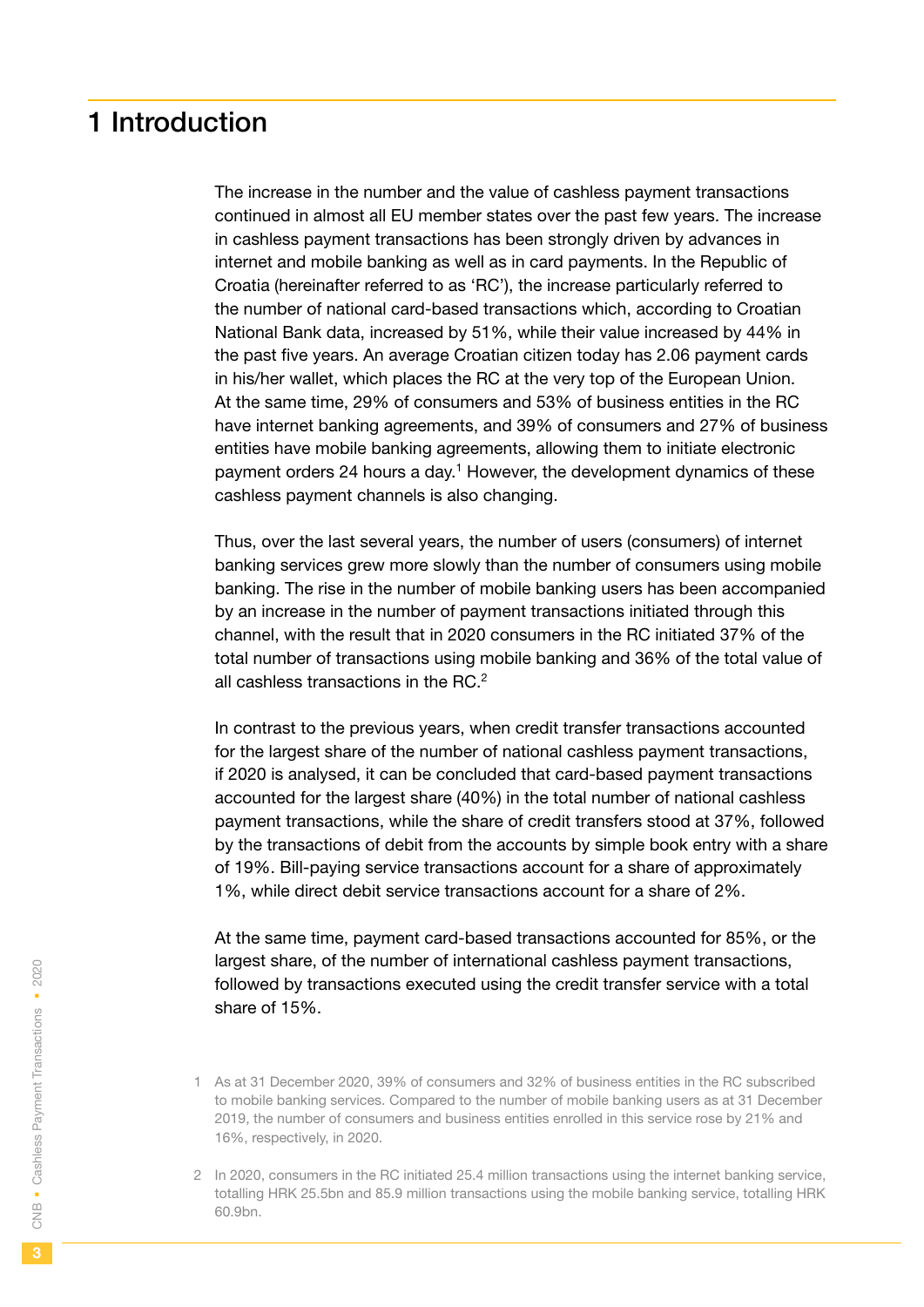By contrast, transactions executed using the credit transfer service still account for a very dominant share of the total value of cashless payment transactions. In 2020, they accounted for approximately 96% of the total value of all executed national and international cashless payment transactions.

Credit transfers have such a high share in the total value of all cashless payment transactions because they are the most frequently used in high value transactions. Thus, credit transfers are commonly used for the execution of payments between corporations, corporations and banks, payments between natural persons, the payment of wages and pensions, etc. This is also evident from the average value of individual credit transfer transactions<sup>3</sup>, which is much higher than, for example, the average value of card transactions<sup>4</sup>, primarily used for the purchase of goods and services in retail.

Table 1 shows the total number and value of executed cashless payment transactions in the RC in 2020 in all currencies calculated in kuna. The data shown in the Report have been collected based on the Decision on the obligation to submit data on the payment system and electronic money (hereinafter referred to as 'Decision'). The Decision prescribes the obligation of reporting to the Croatian National Bank (hereinafter referred to as 'CNB') about payment system and electronic money data, as well as about the content, manner and deadlines of the reporting.

The payment service providers whose data were used in the preparation of the Report include:

- $\blacksquare$  credit institutions (banks) that have obtained authorisation from the CNB, which includes the authorisation to provide the payment services of acquiring payment transactions;
- $\blacksquare$  electronic money institutions that have obtained authorisation from the CNB to provide the payment services of issuing payment instruments and acquiring payment transactions executed by payment instruments; and
- **P** payment institutions that have obtained authorisation from the CNB to provide the payment services of acquiring payment transactions executed by payment instruments.

The Report is divided into national (item A of the Report) and international payment transactions (item B of the Report).

 $\overline{4}$ 

<sup>3</sup> The average value of national credit transfers stood at HRK 6,640 (excluding standing orders).

<sup>4</sup> The average value of national transactions using payment cards issued in the RC stood at HRK 184.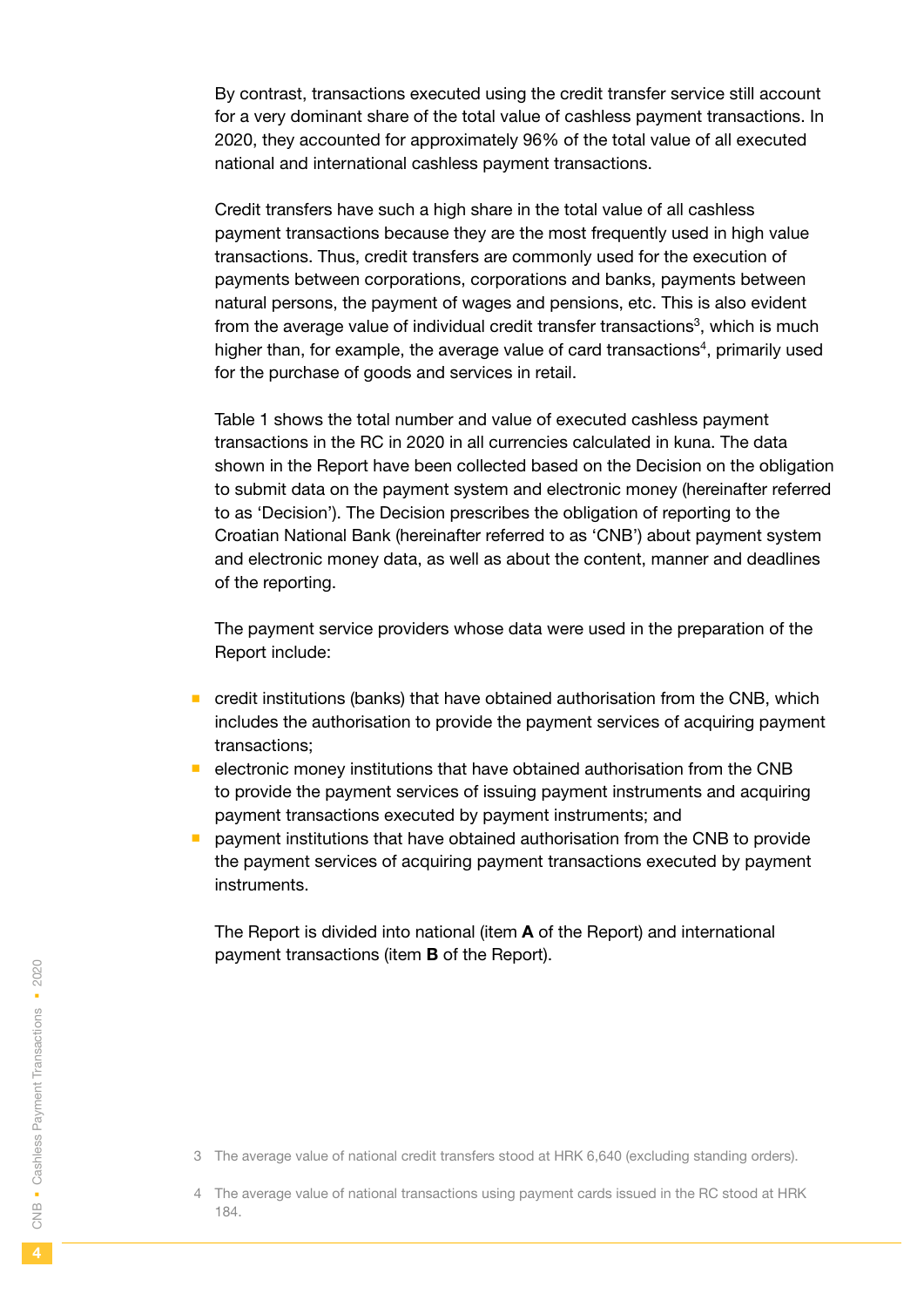|  |  |  | Table 1 Report on cashless payment transactions in the Republic of Croatia in 2020 |  |  |  |  |  |
|--|--|--|------------------------------------------------------------------------------------|--|--|--|--|--|
|--|--|--|------------------------------------------------------------------------------------|--|--|--|--|--|

|                                                                          | <b>Number of</b> |               | <b>Value of transactions</b> |         |
|--------------------------------------------------------------------------|------------------|---------------|------------------------------|---------|
| <b>Executed payment transactions (1)</b>                                 | transactions     | $\frac{9}{6}$ | in kuna                      | $\%$    |
| A) NATIONAL PAYMENT TRANSACTIONS                                         |                  |               |                              |         |
| 1 Sent credit transfers (2)                                              | 353,354,731      | 37.18%        | 2,242,048,903,642            | 96.11%  |
| 1.1 Credit transfers                                                     | 328,830,660      | 93.06%        | 2,183,503,297,201            | 97.39%  |
| 1.2 Standing orders                                                      | 24,524,071       | 6.94%         | 58,545,606,441               | 2.61%   |
| 2 Bill-paying service                                                    | 13,699,655       | 1.44%         | 4,478,590,913                | 0.19%   |
| 3 Direct debits                                                          | 19,890,023       | 2.09%         | 13,274,336,766               | 0.57%   |
| 4 Debits from the accounts by simple book entry (3)                      | 183,589,150      | 19.32%        | 2,962,746,537                | 0.13%   |
| 5 Transactions using payment cards issued in the RC (4)                  | 379,811,158      | 39.97%        | 69,949,173,180               | 3.00%   |
| 5.1 Debit payment cards                                                  | 296,901,841      | 78.17%        | 49,326,416,784               | 70.52%  |
| 5.2 Credit payment cards                                                 | 82,909,317       | 21.83%        | 20,622,756,396               | 29.48%  |
| TOTAL NATIONAL PAYMENT TRANSACTIONS (1-5)                                | 950,344,717      | 100.00%       | 2,332,713,751,038            | 100.00% |
| B) INTERNATIONAL PAYMENT TRANSACTIONS                                    |                  |               |                              |         |
| 6 Sent credit transfers (5)                                              | 4,133,350        | 5.62%         | 256,926,278,539              | 48.74%  |
| 7 Received credit transfers (6)                                          | 6,792,809        | 9.24%         | 249,403,513,225              | 47.31%  |
| 8 Transactions using payment cards issued in the RC (7)                  | 33,622,169       | 45.72%        | 10,674,524,281               | 2.03%   |
| 9 Transactions of acquiring payment cards issued outside<br>the RC $(8)$ | 28,987,047       | 39.42%        | 10,130,244,903               | 1.92%   |
| TOTAL INTERNATIONAL PAYMENT TRANSACTIONS (6 - 9)                         | 73,535,375       | 100.00%       | 527,134,560,948              | 100.00% |
| TOTAL $(A+B)$                                                            | 1,023,880,092    |               | 2,859,848,311,986            |         |

(1) Executed payment transactions include executed cashless payment transactions in all currencies, converted into kuna at the CNB's midpoint exchange rate on the last day of each month.

(2) Sent credit transfers include all national credit transfers executed by debiting the payment accounts of consumers, business entities and credit institutions.

(3) Debits from the accounts by simple book entry include debits from the accounts by simple book entry on the accounts of consumers and business entities (interests and fees for individual payment services, e.g. account management fee). The transactions of debits from the accounts by simple book entry do not include the transactions of the transfer of the amount of the instalment/annuity of a credit from the payment account of a payment service user to the account of the credit institution if such a transfer is agreed under a credit agreement.

(4) Transactions using payment cards issued in the RC include national card-based payment transactions for the purchase of goods and services and contractual debits (including transactions of the purchase of goods and services through repayment in instalments and consumer credits). The transactions of withdrawal and depositing of cash using a payment card, as well as the transactions of fees, interests, membership fees, etc. collected by the issuer through the payment card, are not included.

(5) Sent credit transfers include all international credit transfers executed by debiting the payment accounts of consumers, business entities and credit institutions.

(6) Received credit transfers include all international credit transfers crediting the payment accounts of consumers, business entities and credit institutions.

(7) Transactions using payment cards issued in the RC include international payment transactions using payment cards issued in the RC, i.e. the transactions of the purchase of goods and services and the transactions of cash withdrawal using a payment card.

(8) Transactions of acquiring payment cards issued outside the RC include the transactions of acquiring payment instruments executed by payment instruments issued outside the RC for the purchase of goods and services through acquiring terminals. Transactions of purchase using e-money are included in the Report. Note: Including the payment transactions of consumers, business entities, credit institutions and the Financial Agency, executed in all currencies and converted into kuna.

Source: CNB.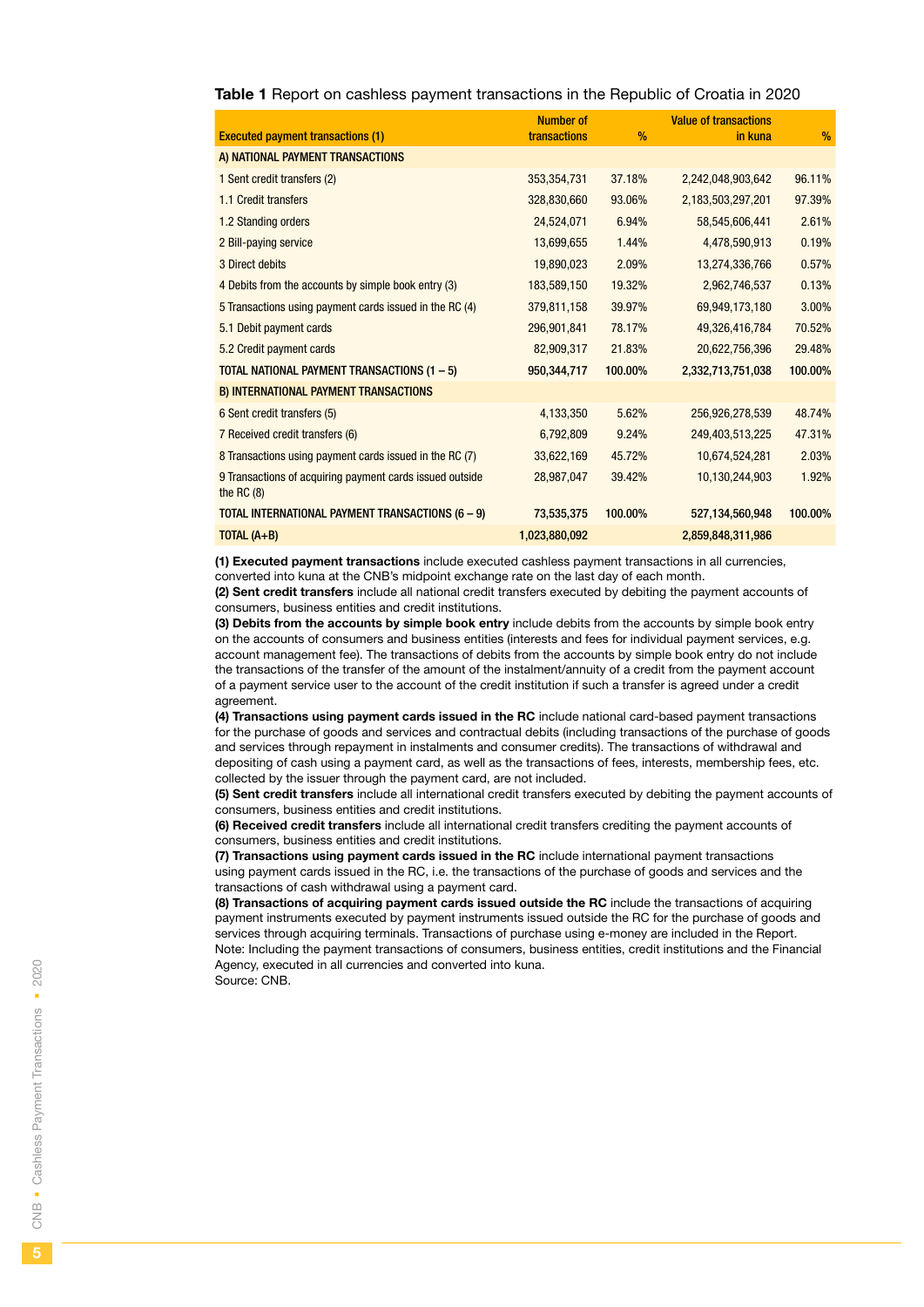# <span id="page-5-0"></span>2 National cashless payment transactions

National cashless payment transactions are transactions the execution of which involves a payer's payment service provider and a payee's payment service provider, or only one payment service provider, operating in the Republic of Croatia. Data on national cashless payment transactions in the Report are grouped into five categories:

- Sent credit transfers;
- **Bill-paying service:**
- Direct debits:
- $\blacksquare$  Debits from the accounts by simple book entry; and
- $\blacksquare$  Transactions using payment cards issued in the RC.

According to data submitted by reporting entities, a total of 950.3 million national cashless payment transactions were executed in 2020, worth a total of HRK 2,332,713.8m. If compared with the total number and value of national cashless payment transactions in 2019, the total number of transactions rose by 2.4% and the total value of transactions by 2.3%. On average 79.2 million national cashless payment transactions were executed monthly, with an average monthly value of HRK 194,392.8m (Figure 1). The average value of national cashless payment transactions in 2020 was HRK 2,455.



Figure 1 Number and value of national cashless payment transactions

Note: National cashless payment transactions include cashless payment transactions executed in all currencies and converted into kuna. Source: CNB.

From the structure of national cashless payment transactions according to the number of payment transactions executed in 2020 it was established that the largest share (39.97%) related to transactions using payment cards issued in the RC. They were followed by the transactions of sent credit transfers, with a share of 37.18% and the transactions of debits from the accounts by simple book entry, with a share of 19.32%. Transactions executed using the bill-paying service and direct debit service accounted for 1.44% and 2.09%, respectively (Figure 2).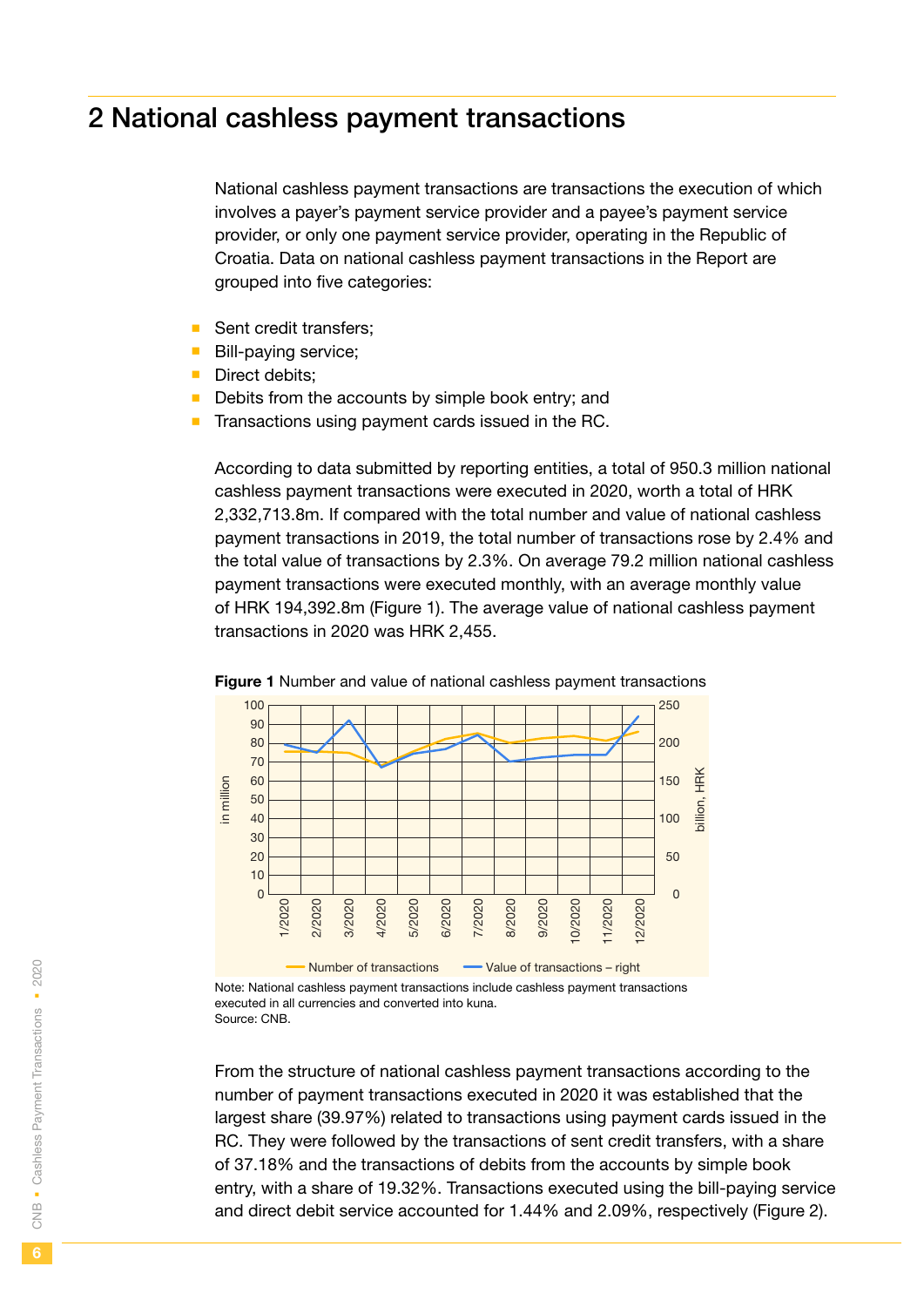

#### Figure 2 Structure of national cashless payment transactions according to the number of executed payment transactions

Source: CNB.



#### Figure 3 Structure of national cashless payment transactions according to the value of executed payment transactions

Note: National cashless payment transactions include cashless payment transactions executed in all currencies and converted into kuna. Source: CNB.

Sent credit transfers accounted for a very dominant share of national cashless payment transactions in terms of value of executed payment transactions in 2020. They accounted for 96% of the total value of all the executed national cashless payment transactions (Figure 3).

The high share of credit transfers in the total value of national cashless payment transactions is because it is credit transfers that are most frequently used in larger-value transactions. Thus, credit transfers are commonly used for the execution of payments between corporations, corporations and banks, payments between natural persons, the payment of wages and pensions, etc. This is also evident from the average value of national credit transfer transactions, which is much higher than, for example, the average value of card transactions, which are primarily used for the purchase of goods and services in retail. The amount of the average value for each of the categories of national cashless payment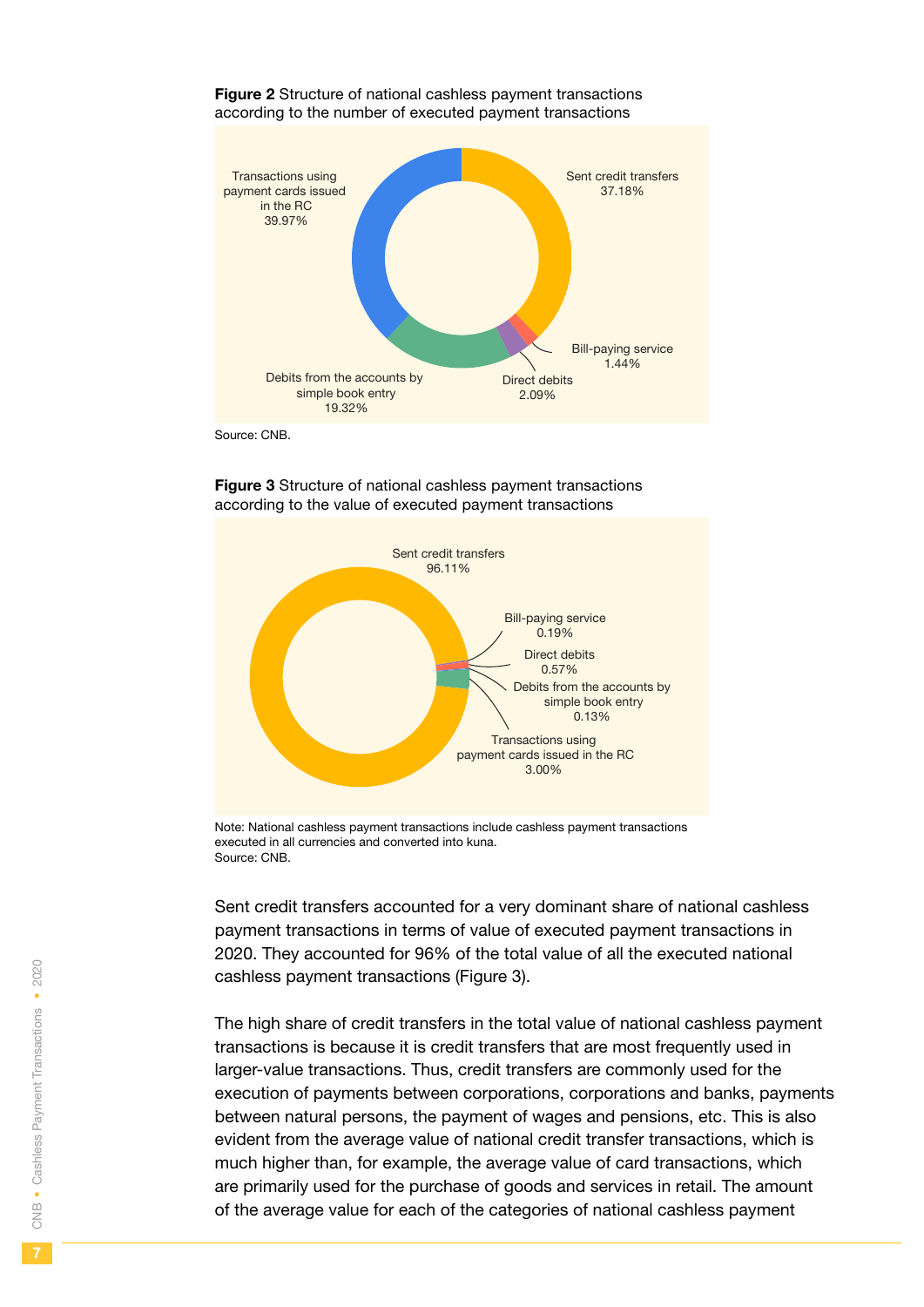<span id="page-7-0"></span>transactions is shown separately for the consumer and the business entity in Figure 4.



Figure 4 Average values of national cashless payment transactions

Notes: National cashless payment transactions include cashless payment transactions executed in all currencies and converted into kuna. Payment transactions executed using the bill-paying service in the RC in 2020 could be initiated by consumers only. Source: CNB.

An analysis of each of the categories of national cashless payment transactions is given below.

#### 2.1 Sent credit transfers

Credit transfer means a payment service by which the payer's payment account is debited and the payee's payment account is credited on the basis of an order initiated by the payer. The transaction itself should not be identified with the term of "credit" in the sense of a loan; rather, it originates from the term "credit transfer", which implies that it is used to initiate the transfer to credit the payee's payment account at the payer's initiative. As at 31 December 2020, 21 credit institutions provided credit transfer payment services in the RC.

Sent credit transfers constitute the dominant payment service in the RC; they include all national credit transfers executed by debiting the payment accounts of consumers, business entities and credit institutions in the RC. Sent credit transfers also include the standing order service.

In 2020, in the RC, 353.4 million transactions of sent credit transfers were executed in a total value of HRK 2,242,048.9m. At a monthly level, on average 29.4 million sent credit transfers were executed with the average value of HRK 186,837.4m per month. The average value of sent credit transfers stood at HRK 6,345. If compared with the total number and value of sent credit transfers in 2019, the total number of transactions in 2020 rose by 0.86% and the total value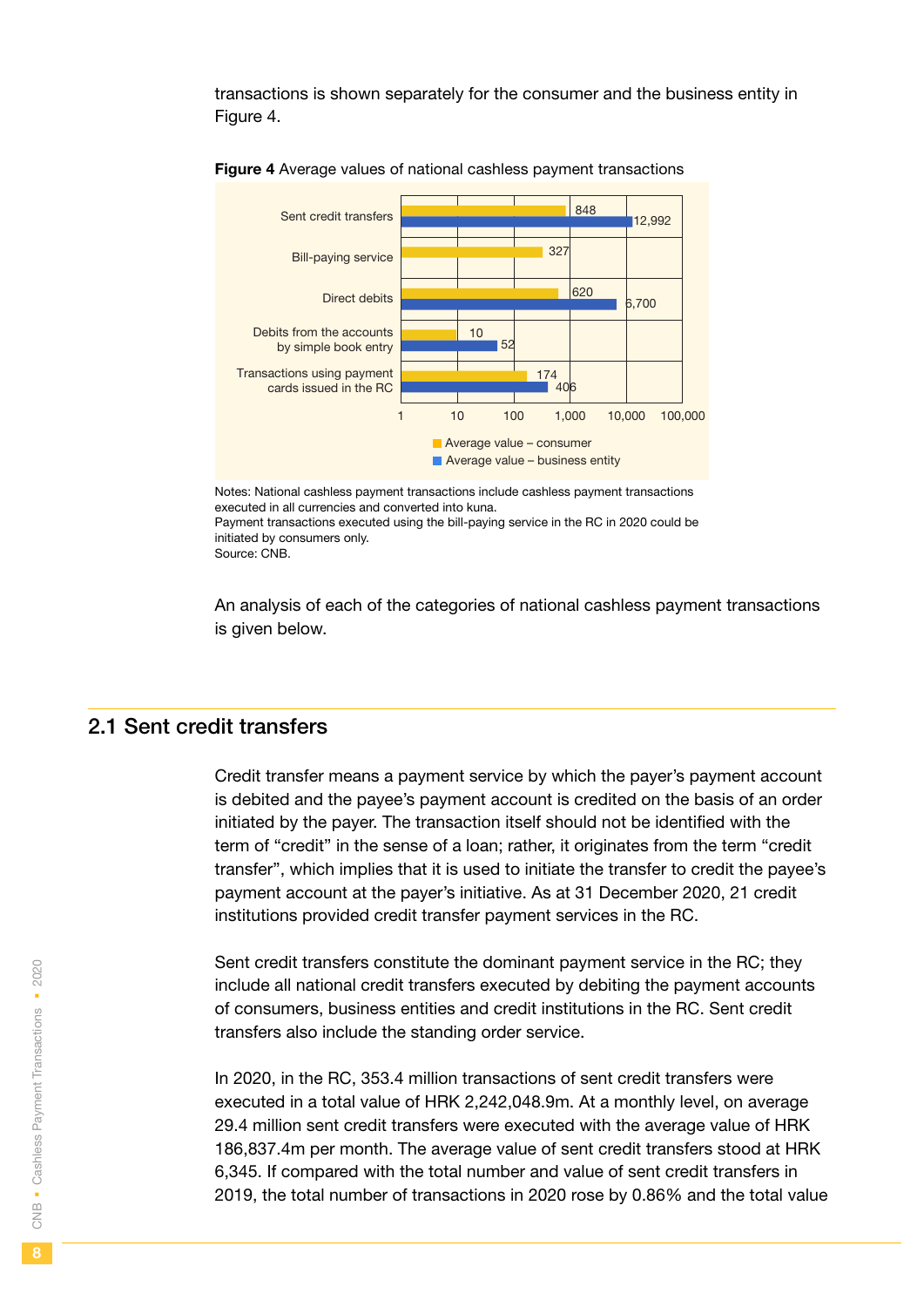of transactions by 2.8%. Figure 5 shows the movement of the total number and value of sent credit transfers in the past two years.



**Figure 5** Number and value of sent credit transfers

Note: Data refer to the payment transactions of sent national credit transfers executed in all currencies and converted into kuna. Source: CNB

With the intention of showing standing orders, i.e. national cashless credit transfers executed at regular intervals or on dates set in advance (e.g. the payment of annuities or instalments of a credit) separately, the category of sent credit transfers in the Report is divided into two subcategories, i.e. credit transfers (Subcategory 1.1) and standing orders (Subcategory 1.2). The share of each of the subcategories in the total number and value of sent credit transfers in 2020 is shown in Figure 6.



Figure 6 Share of credit transfers and standing orders in the total number and value of sent credit transfers in 2020

Note: Data refer to sent national credit transfers executed in all currencies and converted into kuna. Source: CNB.

As shown in Figure 6, credit transfers (Subcategory 1.1) have a much more significant share than standing orders in the total number and in the value of sent credit transfers. In 2020, their share accounted for 93% of the total number and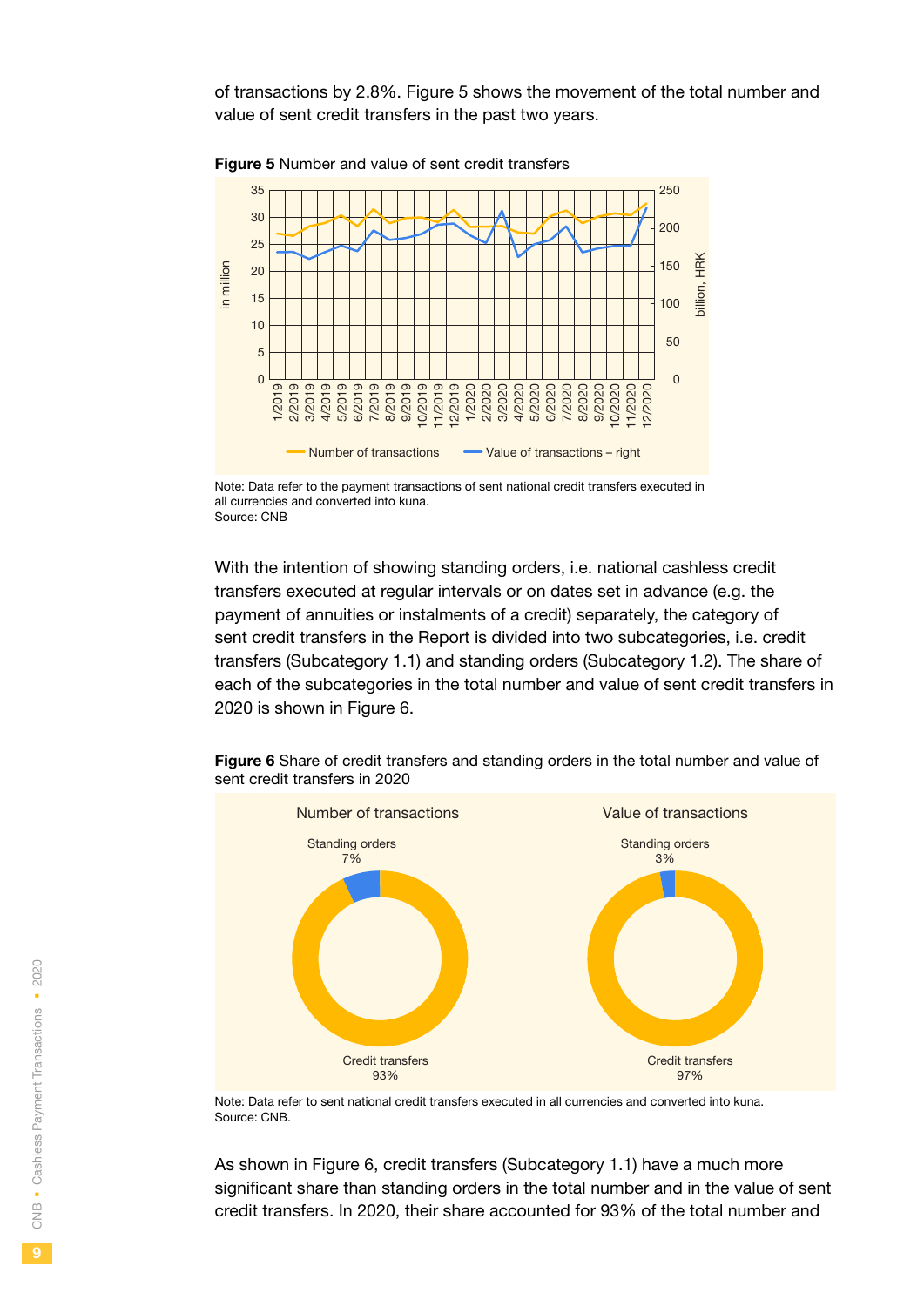97% of the total value of sent credit transfer transactions. A total of 328.8 million transactions of national credit transfers, worth a total of HRK 2,183,503.3m, were executed in 2020. At a monthly level, 27.4 million national credit transfers were executed on average, with an average value of HRK 181,958.6m per month (Figure 7).



**Figure 7** Credit transfers (Subcategory 1.1)

Note: Data refer to the transactions of sent national credit transfers executed in all currencies and converted into kuna. Source: CNB.

Of the total number of executed national credit transfer transactions, 53.6% were executed debiting the payment accounts of consumers, 43.3% debiting the payment accounts of business entities and 3.2% debiting the payment accounts of credit institutions in the RC. At the same time, of the total value of executed national credit transfer transactions, as many as 83.1% were executed debiting the payment accounts of business entities, 7.1% were executed debiting the payment accounts of consumers and 9.8% were executed debiting the payment accounts of credit institutions in the RC. The average value of executed credit transfers debiting the payment accounts of consumers, business entities and credit institutions stood at HRK 877, HRK 12,748 and HRK 20,395, respectively.

In 2020, 24.5 million standing orders (Subcategory 1.2) totalling HRK 58,545.6m were executed by debiting the payment accounts of consumers and business entities. The above amounts account for 7% of the total number and 3% of the total value of sent credit transfers (Figure 6). At a monthly level, 2 million standing orders were executed on average, totalling on average HRK 4,878.8m per month (Figure 8).

Of the total number of executed standing order transactions, 97% were executed by debiting the payment accounts of consumers and 3% by debiting the payment accounts of business entities. However, if the total value of executed standing order transactions is analysed, 26% were executed by debiting the payment accounts of consumers and 74% were executed by debiting the payment accounts of business entities. The average value of standing orders executed by debiting the payment accounts of consumers was HRK 632 and the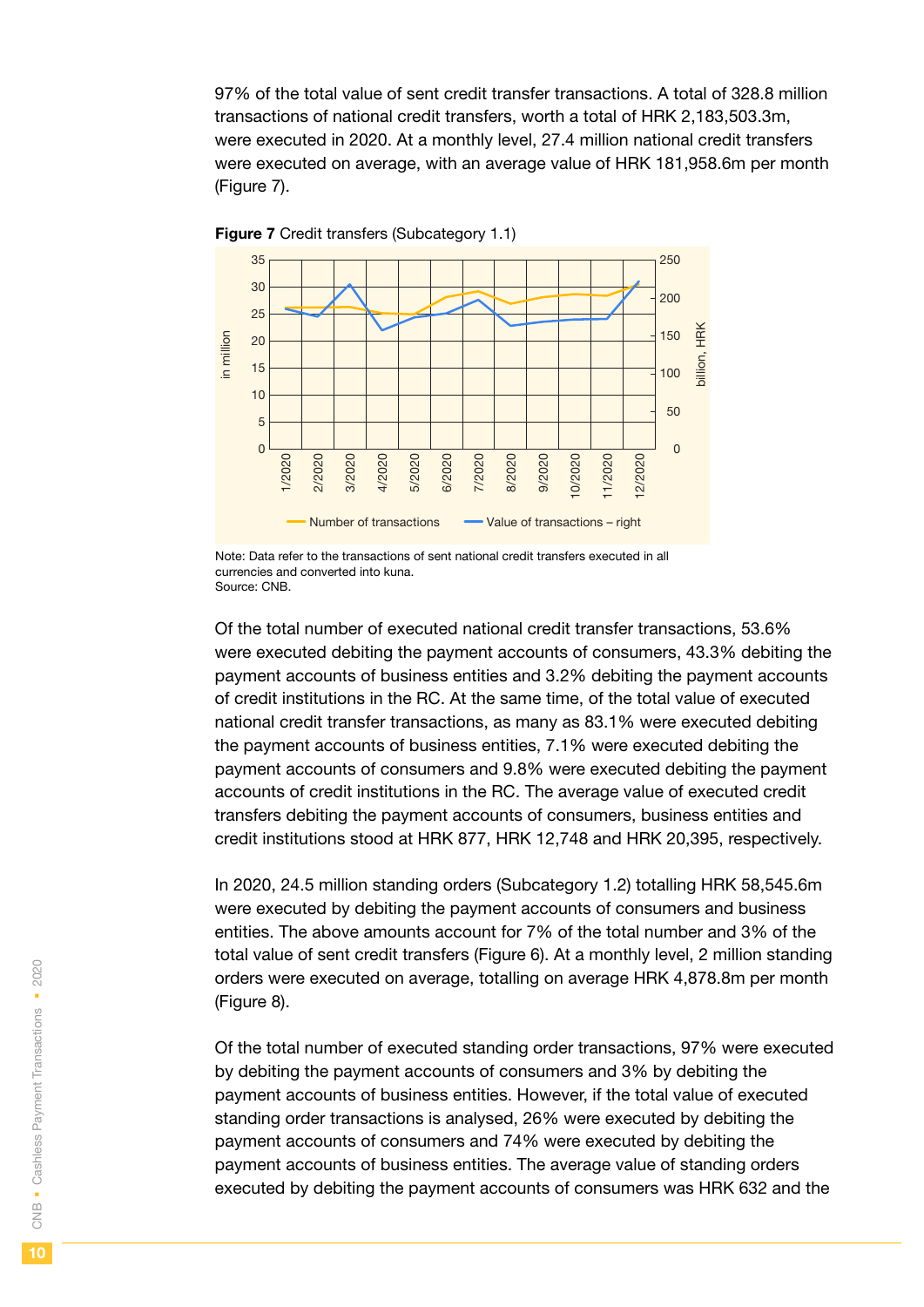<span id="page-10-0"></span>

Note: Data refer to standing order transactions executed in all currencies and converted into kuna. Source: CNB.

average value of standing orders executed by debiting the payment accounts of business entities HRK 64,445.

#### 2.2 Bill-paying service

The bill-paying service includes all payment transactions in which a credit institution, on the basis of a contract with the payee, collects funds from the payer, and makes the collected amount available to the payee within time cycles determined by a contract (e.g. electricity, water, gas and other bills). The credit institution receives payment orders on its own or through third parties (FINA, Croatian Post, retail chains). As at 31 December 2020, in the RC, the billpaying service was provided by 12 credit institutions and one electronic money



#### Figure 9 Bill-paying service

Note: Data refer to the payment transactions executed using the bill-paying service in kuna. Source: CNB.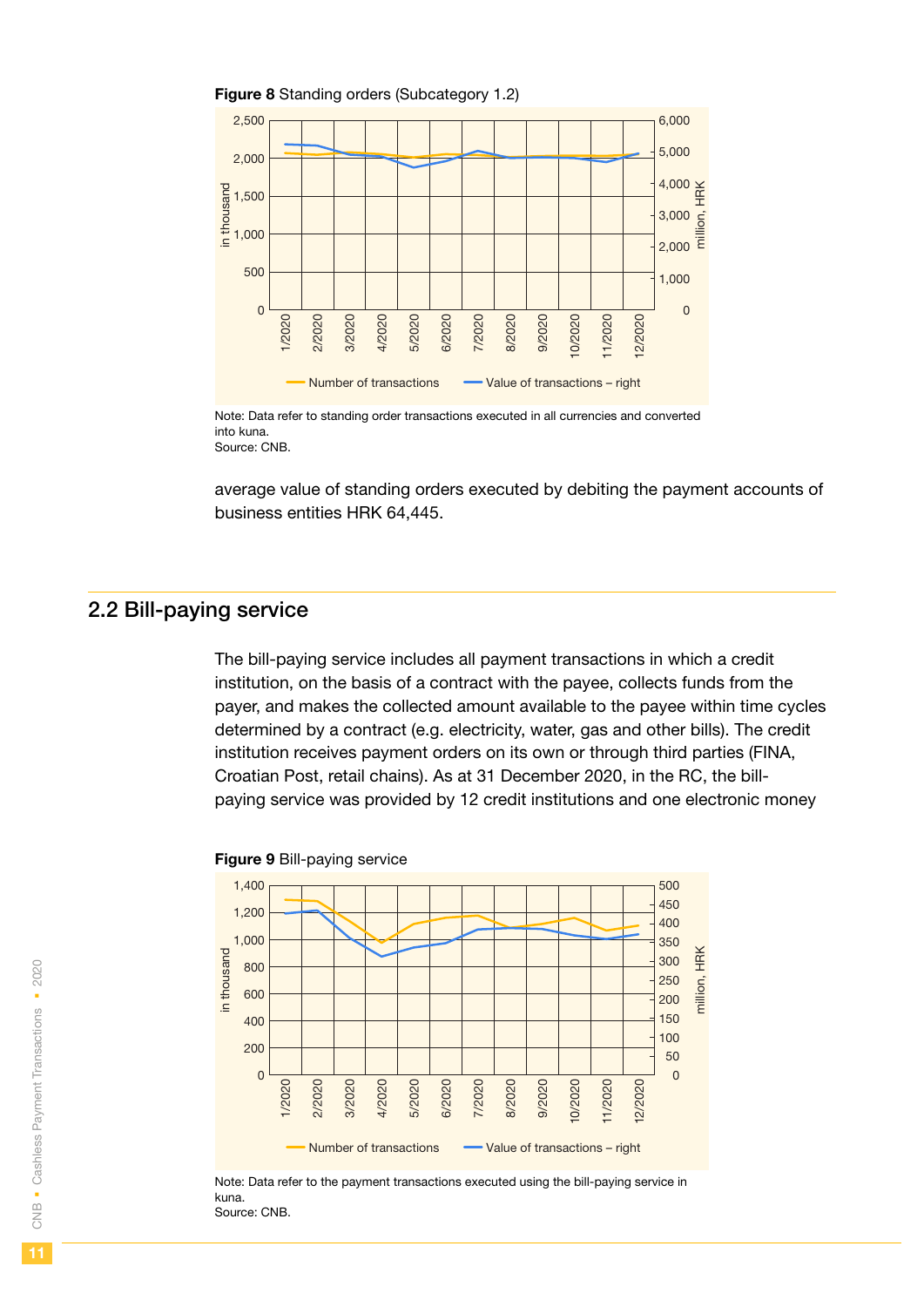<span id="page-11-0"></span>institution. The total number of payment transactions executed by the bill-paying service in 2020 stood at 13.7 million with a total value of HRK 4,478.6m.

As shown in Figure 9, on average 1.1 million transactions were executed monthly using the bill-paying service with the average value standing at HRK 373.2m per month. The average value of transactions executed using the bill-paying service stood at HRK 327.

## 2.3 Direct debits

Direct debit means a payment service for debiting a payer's payment account, where a payment transaction is initiated by a payee on the basis of the payer's consent given to the payer's own payment service provider, to the payee, or to the payee's payment service provider. Transactions in the Report include all direct debits on the basis of which the payment accounts of payers in the territory of the RC were debited in 2020 (e.g. the payment of liabilities for utility services, collection of expenses on the card with a delayed debit function, etc.).

As at 31 December 2020, the direct debit service in the RC was provided by 17 credit institutions and a total of 19.9 million transactions of direct debits debiting the payment accounts of payers in the total value of HRK 13,274.3m were executed. Of the total number of direct debit transactions, as many as 99.2% were executed by debiting the payment accounts of consumers worth a total of HRK 12,237.2m (92.2% of the total value of transactions).





Note: Data refer to direct debit transactions executed in all currencies and converted into kuna. Source: CNB.

The movement of the total monthly number and value of direct debit transactions in 2020 is shown in Figure 10. The average monthly number of direct debits according to which payment accounts of payers in the territory of the RC were debited in 2020 stood at 1.7 million transactions with an average value of HRK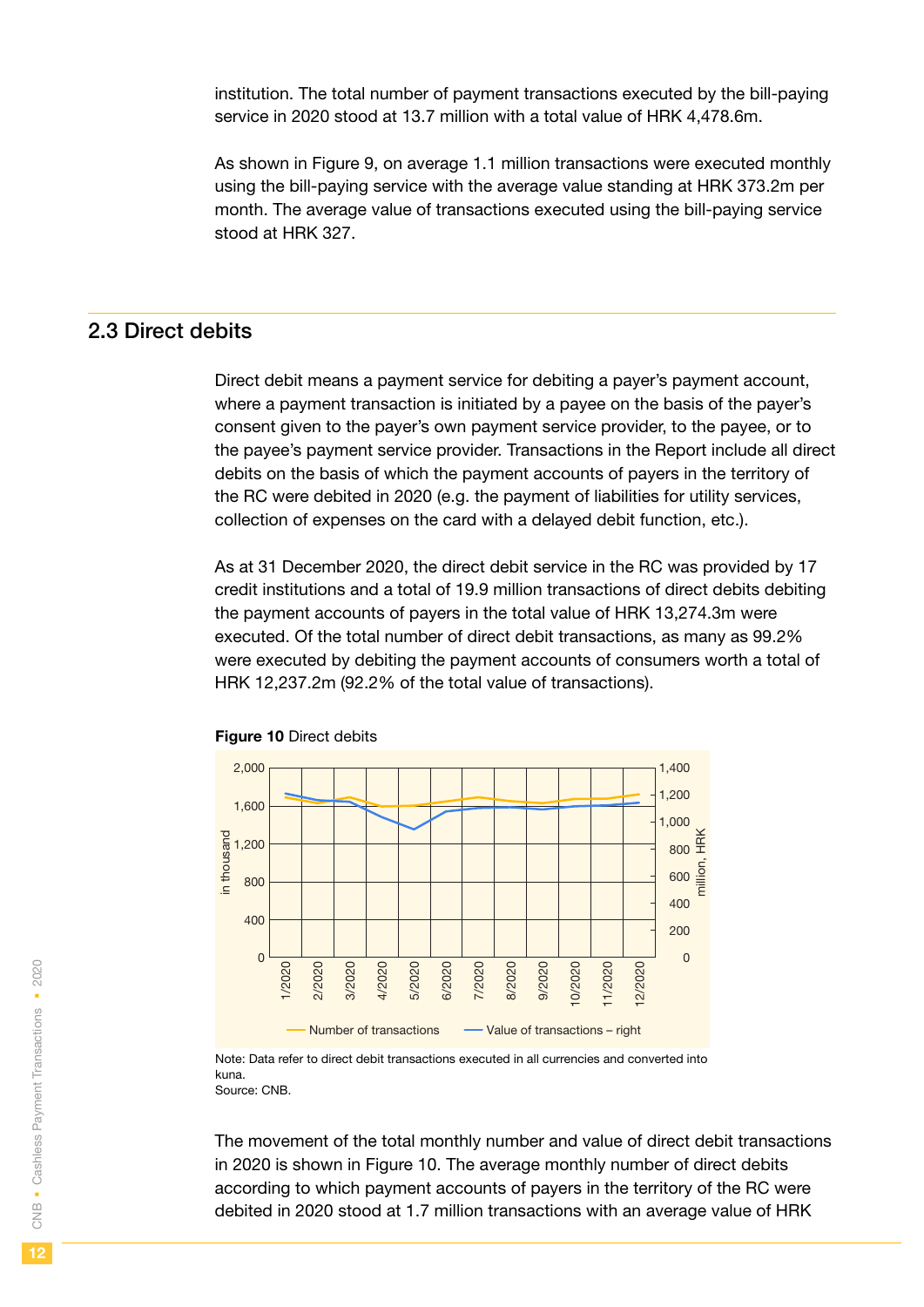<span id="page-12-0"></span>1,106.2m per month. The average value of direct debit transactions executed by debiting the payment account of consumers stood at HRK 620 while the average value of direct debit transactions executed by debiting the payment account of business entities came to HRK 6,700.

#### 2.4 Debits from the accounts by simple book entry

Debits from the accounts by simple book entry include the total number and value of transactions initiated and executed by a credit institution, by transfer from the payment account of its payment service user on the basis of a contract with the user, without a specific payment order (e.g. interest transactions, fees for individual payment services, such as, for example, account management fee). For the purposes of this Report, the transactions of debits from the accounts by simple book entry do not include the transactions of the transfer of the amount of the instalment/annuity of a credit from the payment account of a payment service user to the account of the credit institution if such a transfer has been agreed in the credit agreement.

In line with the above, 183.6 million transactions of debits from the accounts by simple book entry worth a total of HRK 2,962.7m on interests and fees were executed in the RC in 2020. The total number of transactions of debits from the accounts by simple book entry increased by 2.9% and their total value decreased by 5% from 2019. The movement of the total monthly number and value of debits from the accounts by simple book entry transactions in the past two years is shown in Figure 11.

Figure 11 Number and value of transactions of debits from the accounts by simple book entry



Note: Data refer to the transactions of debits from the accounts by simple book entry executed in all currencies and converted into kuna. Source: CNB.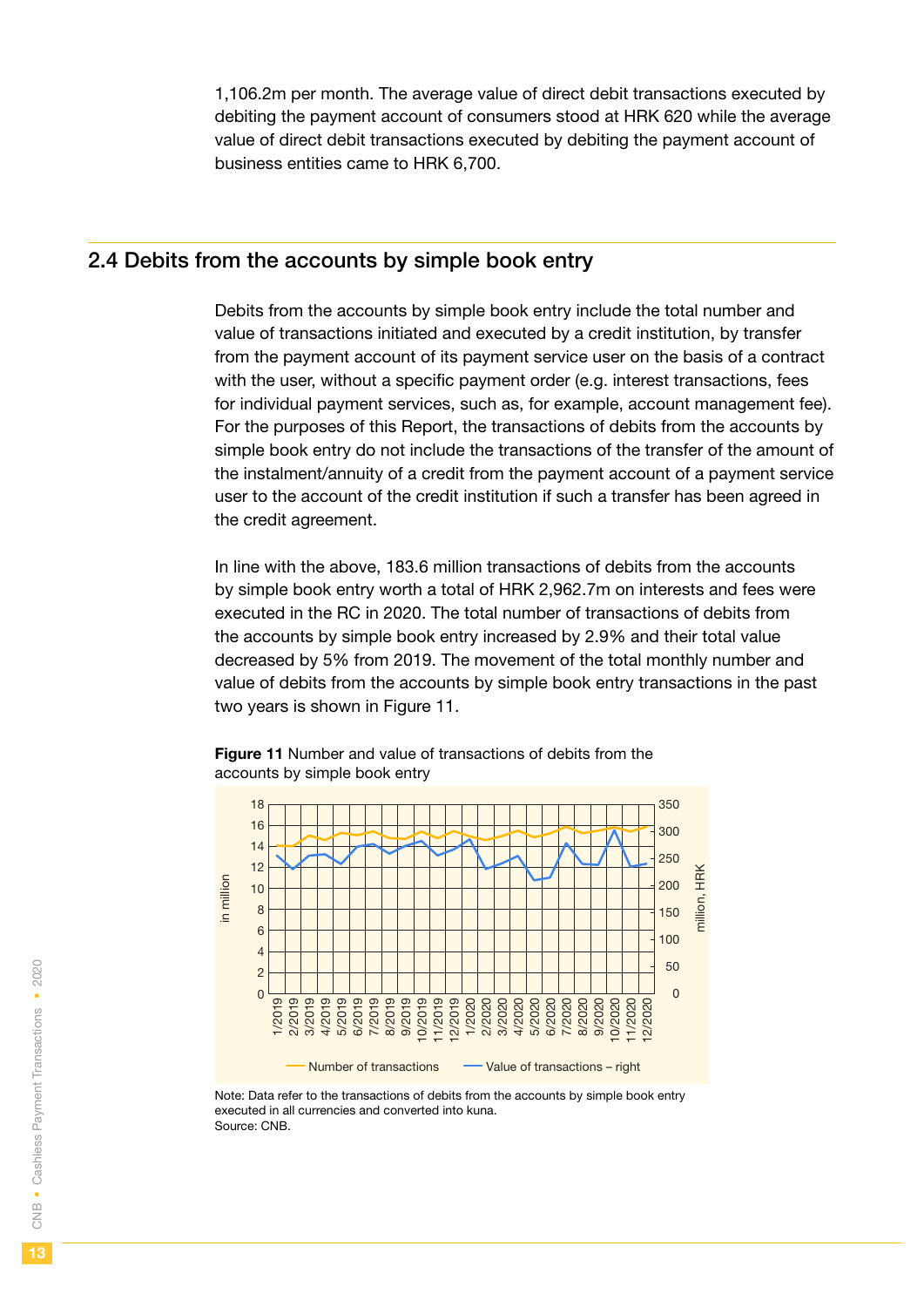<span id="page-13-0"></span>In 2020, at a monthly level, on average 15.3 million transactions of debits from the accounts by simple book entry were executed with an average value of HRK 246.9m per month. The average value of transactions of debits from the accounts by simple book entry executed by the transfer from payment accounts of consumers stood at HRK 10 and that executed by the transfer from payment accounts of business entities stood at HRK 52.

## 2.5 Transactions using payment cards issued in the RC

Transactions using payment cards issued in the RC shown in item 5 of the Report include national card-based payment transactions executed using payment cards issued by issuing payment service providers in the RC. Payment service providers  $-$  issuers<sup>5</sup> in the RC include:

- 1. credit institutions (banks) that have obtained authorisation from the CNB, which includes the authorisation to provide the payment service of issuing payment cards; and
- 2. electronic money institutions, which have obtained the authorisation from the CNB to provide the payment service of issuing payment cards.

For the purposes of this Report, national card transactions<sup>6</sup> include only the following:

- **payment transactions of the purchase of goods and services using a payment** card; and
- direct debits collected through a payment card.

In all, 379.8 million of such national card-based transactions using payment cards issued in the RC worth a total of HRK 69,949.2m were executed in 2020. If these data are compared with the data from 2019, it can be seen that the total number of national transactions using payment cards issued in the RC increased by 7.5% and their total value rose by 5.4%. The movement of the total number and value of national transactions using payment cards issued in the RC in the last two years is shown in Figure 12.

In the Report, national transactions using payment cards issued in the RC are divided into two subcategories: 5.1 Debit payment cards and 5.2 Credit payment cards. Debit payment cards include only debit cards, while credit payment cards include credit, charge, revolving, delayed debit and membership cards.

- 5 Payment cards issued in the RC used to execute national card transactions in 2020 were issued by 21 credit institutions and two electronic money institutions.
- 6 In this Report, the transactions of the withdrawal and deposit of cash using a payment card, and the transactions of fees, interests, membership fees, etc., collected by the issuer through the payment card, are not included in national card transactions.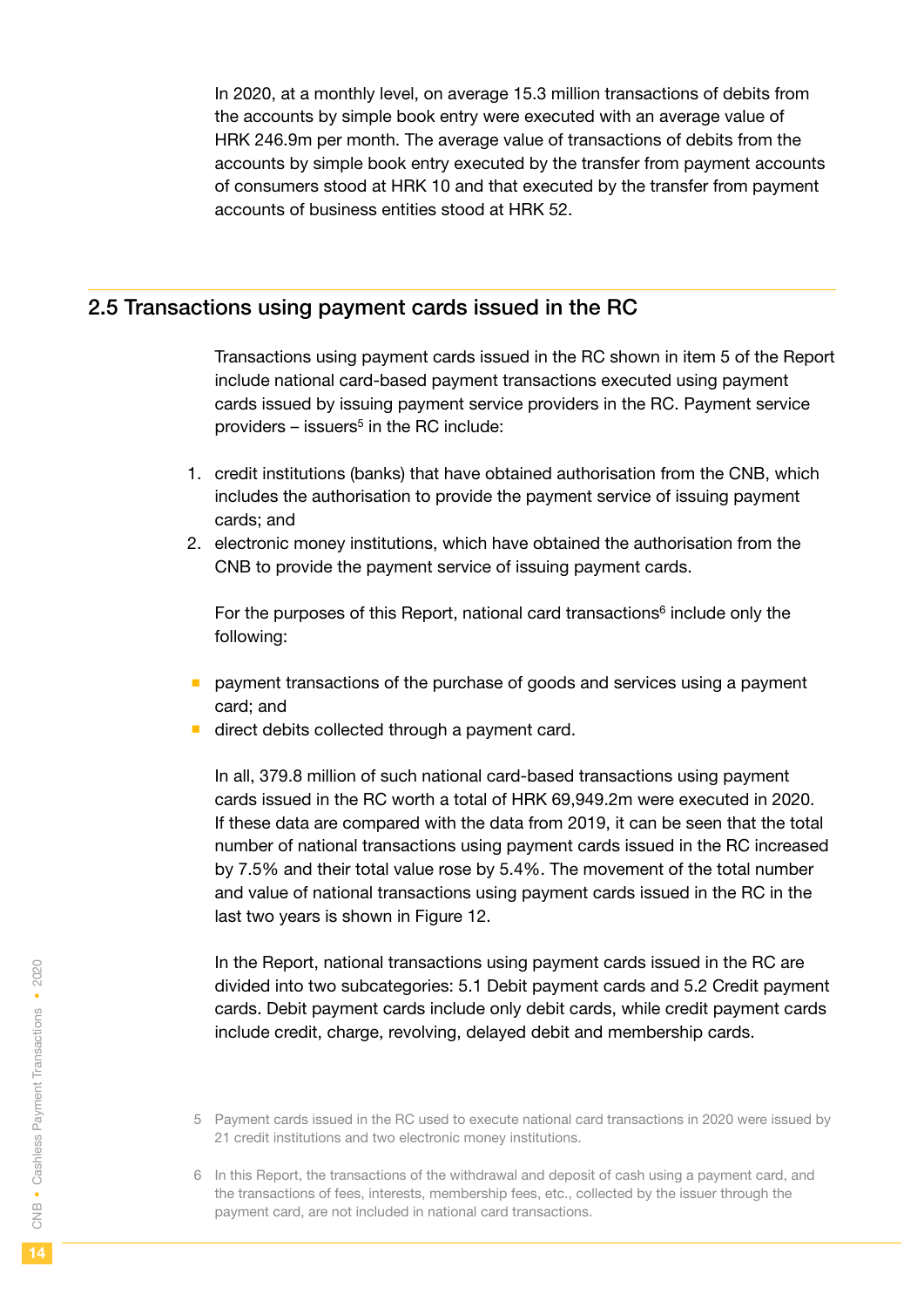

Figure 12 Transactions using payment cards issued in the RC

Note: Data refer to national transactions using payment cards issued in the RC, which include payment transactions of the purchase of goods and services using a payment card and direct debits collected through a payment card executed in kuna. Source: CNB.

As at 31 December 2020, of the total number<sup>7</sup> of payment cards issued in the RC, 6,924,530 (79%) were debit cards and 1,855,726 (21%) were credit cards. Debit cards were used to execute 296.9 million transactions (78.2%), worth a total of HRK 49,326.4m (70.5%). The rest of the total number of national transactions using payment cards issued in the RC was executed using credit cards (82.9 million transactions or 21.8%, worth a total of HRK 20,622.8m or 29.5%). The shares of debit and credit payment cards in the total number and value of transactions executed using payment cards issued in the RC are shown in Figure 13.



Figure 13 Share of debit and credit payment cards in the total number and value of transactions executed using payment cards issued in the RC

Note: Data refer to transactions using payment cards issued in the RC executed in kuna. Source: CNB.

7 As at 31 December 2020, in all, 8,780,256 issued payment cards were recorded in the RC. Of the total number of issued payment cards, 86% were issued to consumers and 14% to business entities.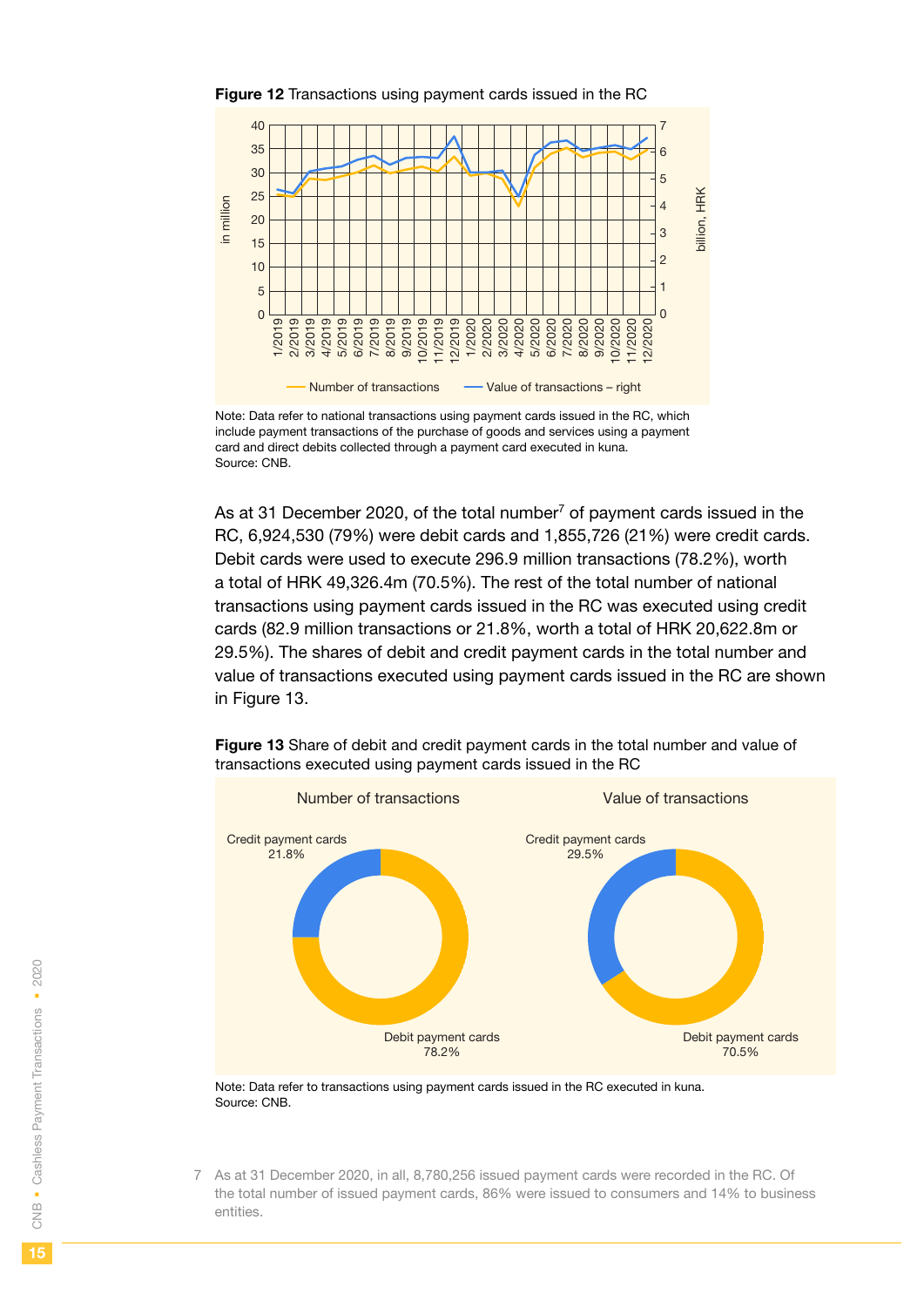<span id="page-15-0"></span>The average value of national transactions executed using a debit card issued in the RC in 2020 stood at HRK 166, and that of national transactions executed using a credit card issued in the RC stood at HRK 249.

## 3 International cashless payment transactions

International cashless payment transaction means a payment transaction the execution of which involves two payment service providers of which one payment service provider operates in the RC, whereas the other payment service provider operates outside the RC. Data on international cashless payment transactions in the Report are grouped into four categories:

- Sent credit transfers:
- Received credit transfers;
- $\blacksquare$  Transactions using payment cards issued in the RC; and
- Transactions of acquiring payment cards issued outside the RC.

A total of 73.5 million international cashless payment transactions worth a total of HRK 527,134.6m were executed in the RC in 2020. Compared with the figures for 2019, the total number of these transactions decreased by 27.8% and their total value by 8.7%. The decrease in the total number and value of international cashless payment transactions may be attributed to the impact of the COVID-19 pandemic on each of the four categories of international cashless payment transactions in the Report. The average value of international cashless payment transactions in 2020 stood at HRK 7,168. The movement of the total monthly number and value of international cashless payment transactions in 2020 is shown in Figure 14.

Figure 14 Number and value of international cashless payment transactions



Note: Data refer to international cashless payment transactions executed in all currencies and converted into kuna.

Source: CNB.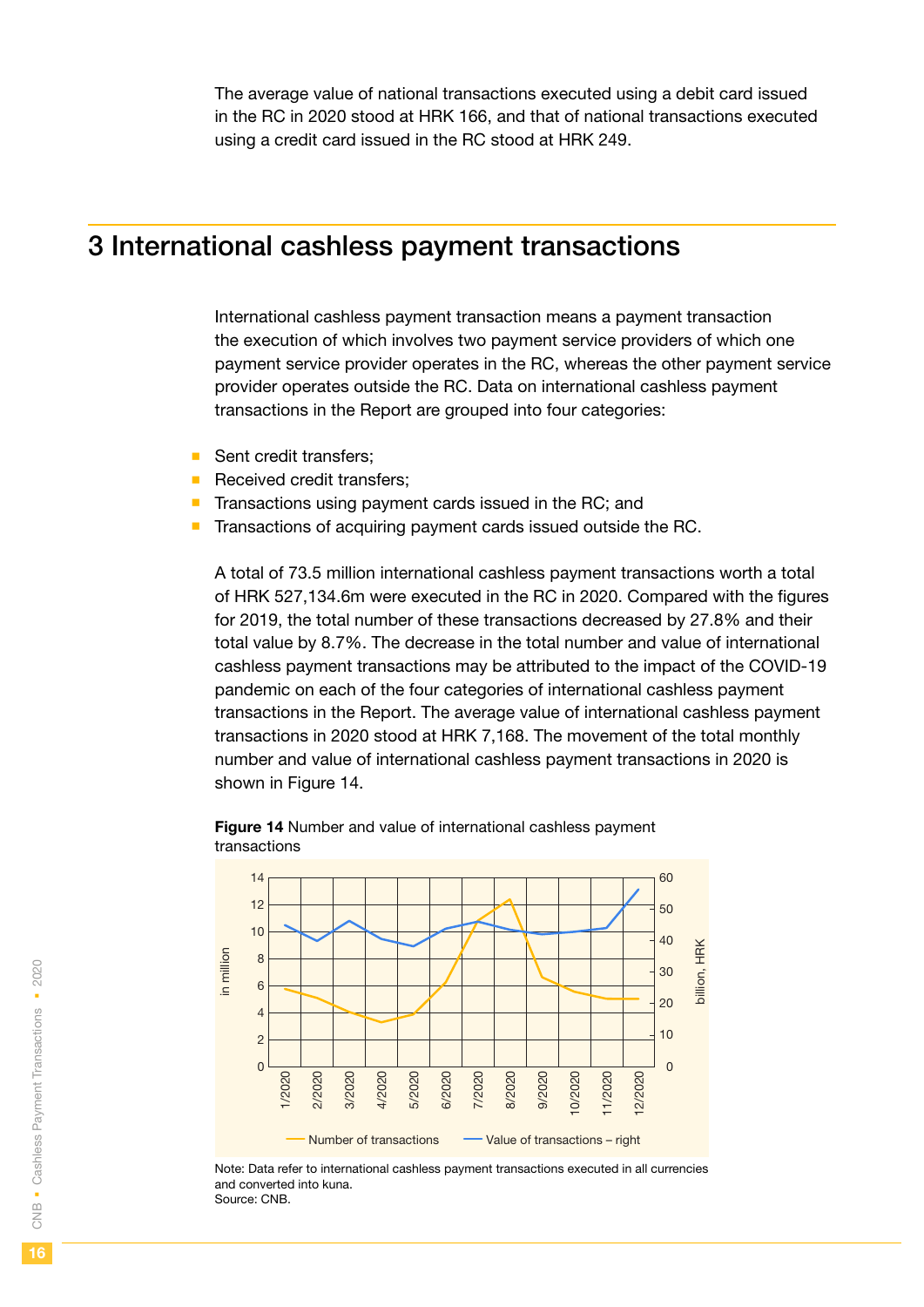In 2020, on average 6.1 million international cashless payment transactions were executed monthly, worth on average HRK 43,927.9m per month. The exponential growth in the number of international cashless payment transactions in the period from May to September 2020 is explained in the part related to the transactions of acquiring payment cards issued outside the RC.



**Figure 15** Structure of international cashless payment transactions according to the number of executed payment transactions

Source: CNB.

The transactions of acquiring payment cards issued in the RC and international transactions using payment cards issued outside the RC accounted for the largest shares of the total number of international cashless payment transactions in 2020, with 45.7% and 39.4% shares respectively (Figure 15). They were followed by international credit transfer transactions crediting payment accounts in the RC with a share of 9.2%, while sent credit transfers ranked the last with a 5.6% share.



Figure 16 Structure of international cashless payment transactions according to the value of executed payment transactions

Note: Data refer to the value of international cashless payment transactions executed in all currencies and converted into kuna. Source: CNB.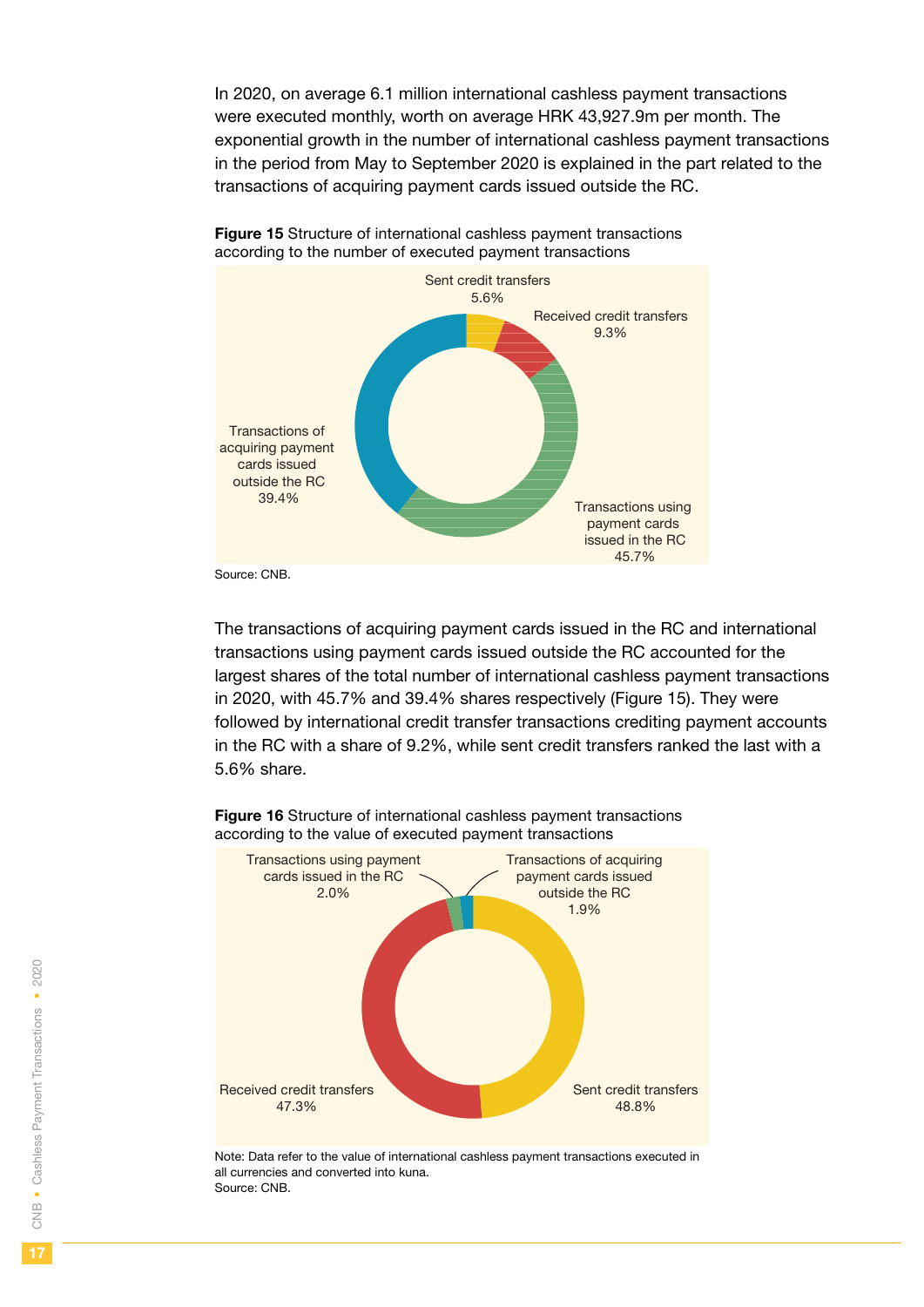<span id="page-17-0"></span>As shown by the structure of the value of international cashless payment transactions (Figure 16), international credit transfers account for 96% of the total value of transactions. Of the total value of international cashless payment transactions, 47.3% relates to international credit transfers executed by crediting payment accounts in the RC and 48.8% relates to international credit transfers executed by debiting payment accounts in the RC. The transactions of acquiring payment cards issued outside the RC and international transactions using payment cards issued in the RC account for 1.9% and 2%, respectively, of the total value of international cashless payment transactions.

The high share of credit transfers in the total value of international (as in national) cashless payment transactions results from credit transfers being the most frequently used in larger-value transactions. This can also be seen in the average value of international cashless payment transactions, which is notably higher in the case of international credit transfers than the average value of international transactions executed using a payment card. The average values of international cashless payment transactions for consumers and business entities are shown in Figure 17.



Figure 17 Average value of international cashless payment transactions

Note: International cashless payment transactions include cashless payment transactions executed in all currencies and converted into kuna. Source: CNB.

An analysis of each of the categories of international cashless payment transactions is given below.

### 3.1 Sent credit transfers

Sent credit transfers include all international credit transfers executed by debiting the payment accounts of consumers, business entities and credit institutions in the RC. Data that refer to executed credit transfers debiting the payment accounts of credit institutions in the RC do not include transactions that credit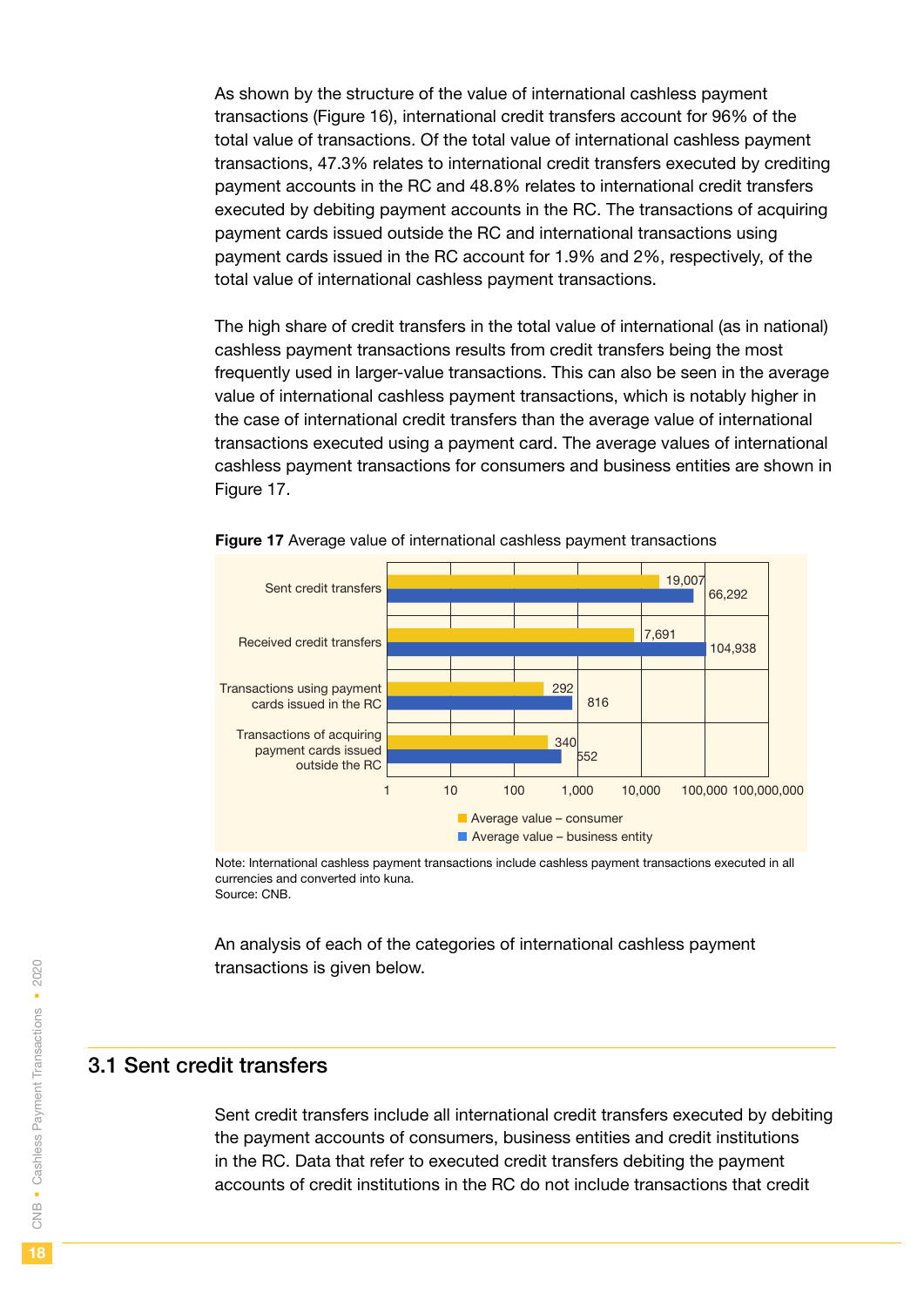institutions in the RC carried out in their name and for their account in the financial market (e.g. payments in foreign exchange and/or capital market).

In all, 4.1 million transactions of sent international credit transfers worth a total of HRK 256,926.3m (executed in all currencies and converted into kuna) were executed in 2020. The above data show that the total number of sent international credit transfers rose by 1.3% and their total value decreased by 4.9% from 2019. At a monthly level, on average 344.4 thousand sent international credit transfers worth on average HRK 21,410.5m were executed in 2020. The movement of the total number and value of sent international credit transfers in 2019 and 2020 is shown in Figure 18.



**Figure 18** Sent international credit transfers

Note: Data refer to sent international credit transfers executed in all currencies and converted into kuna. Source: CNB.

Of the total number of sent international credit transfers in 2020, 89.4%, worth a total of HRK 244,913.4m, were executed by debiting the payment accounts of business entities in the RC. Of the total number of sent international credit transfers, 10.4%, worth a total of HRK 8,209.5m, was executed by debiting the payment accounts of consumers in the RC. The remaining 0.2% of the share referred to the share in the number of sent international credit transfers executed by debiting the payment accounts of credit institutions in the RC, worth a total of HRK 3,803.3m.

The average value of an international credit transfer debiting the payment account of a business entity in the RC stood at HRK 66,292, that debiting the payment account of a consumer in the RC stood at HRK 19,007, and that debiting the payment account of a credit institution in the RC stood at HRK 545,909.

It can be concluded from the analysis of the structure of sent international credit transfers in terms of currency that in 2020 the largest number (92.5%) and the largest value (78.1%) of sent international credit transfers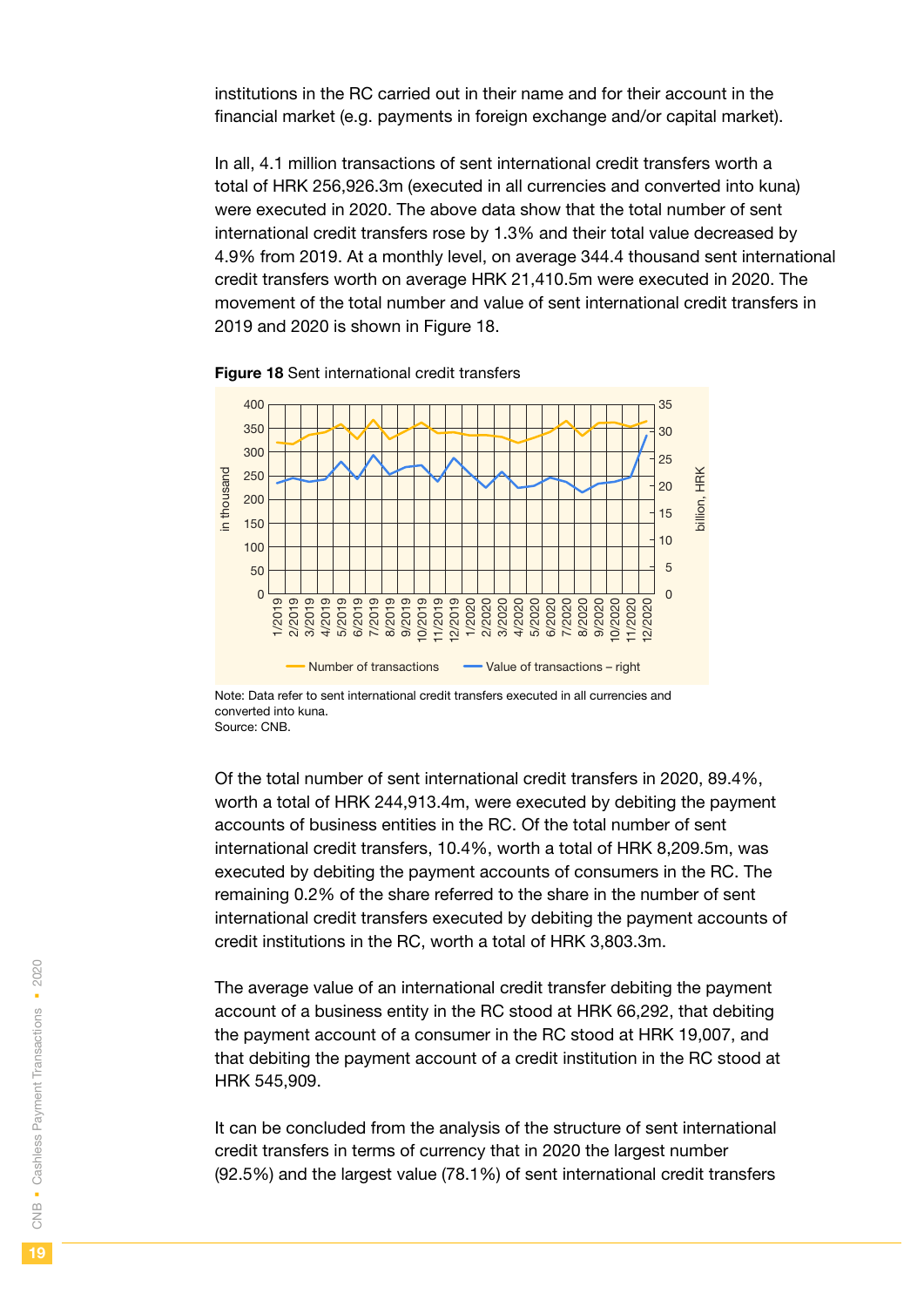<span id="page-19-0"></span>were executed in euro. The shares of the currencies in the structure of sent international credit transfers in terms of currency are shown in Figure 19.





Notes: Data refer to sent international credit transfers by currency. The value of transactions per individual currencies is converted into kuna. Source: CNB.

## 3.2 Received credit transfers

Received credit transfers include all international credit transfers executed by crediting the payment accounts of consumers, business entities and credit institutions in the RC.

According to data submitted by credit institutions, 6.8 million transactions of received international credit transfers worth a total of HRK 249,403.5m (executed in all currencies and converted into kuna) were executed in 2020. If these data are compared with the figures for 2019, the total number of received international credit transfers decreased by 1.8% and the total value of transactions by 8.9%. At a monthly level, on average 566.1 thousand received international credit transfers worth on average HRK 20,783.6m a month were executed in 2020 (Figure 20).

Of the total number of received international credit transfers in 2020, 70.5%, worth a total of HRK 36,852.5m were executed by crediting the payment accounts of consumers in the RC. Of the total number of received international credit transfers, 28.9%, worth a total of HRK 205,925.2m were executed by crediting the payment accounts of business entities in the RC. The remaining 0.6% worth a total of HRK 6,625.8m related to the share in the number of received international credit transfers executed by crediting the payment accounts of credit institutions in the RC.

Accordingly, it can be concluded that the largest share of the value of received international credit transfers was executed by crediting the payment accounts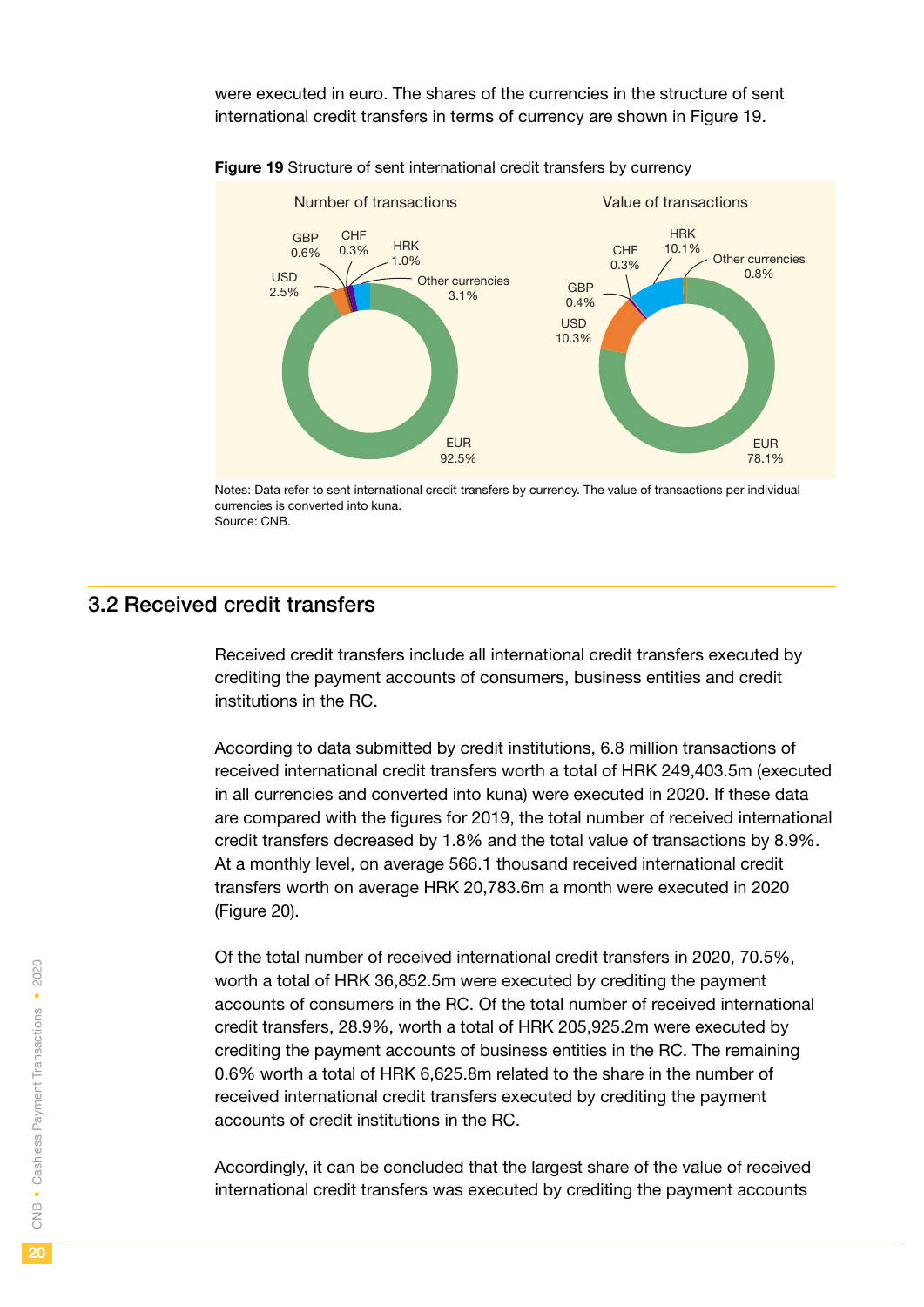#### Figure 20 Received international credit transfers



Note: Data refer to received international credit transfers executed in all currencies and converted into kuna. Source: CNB.

of business entities in the RC, while the largest share of the number of received international credit transfers was executed by crediting the payment accounts of consumers in the RC.

In 2020, the average value of international credit transfers executed by crediting the payment account of business entities in the RC stood at HRK 104,938, that executed by crediting the payment account of consumers in the RC stood at HRK 7,691, and that by crediting the payment account of credit institutions in the RC stood at HRK 171,997.

It was established from the structure of received international credit transfers in 2020 by currency that the largest share of transactions (90% in the number and 77.6% in the value) referred to transactions in euro. They were followed by the transactions of received international credit transfers in US dollars with a share



Figure 21 Structure of received international credit transfers by currency

Notes: Data refer to received international credit transfers by currency. The value of transactions per individual currencies is converted into kuna. Source: CNB.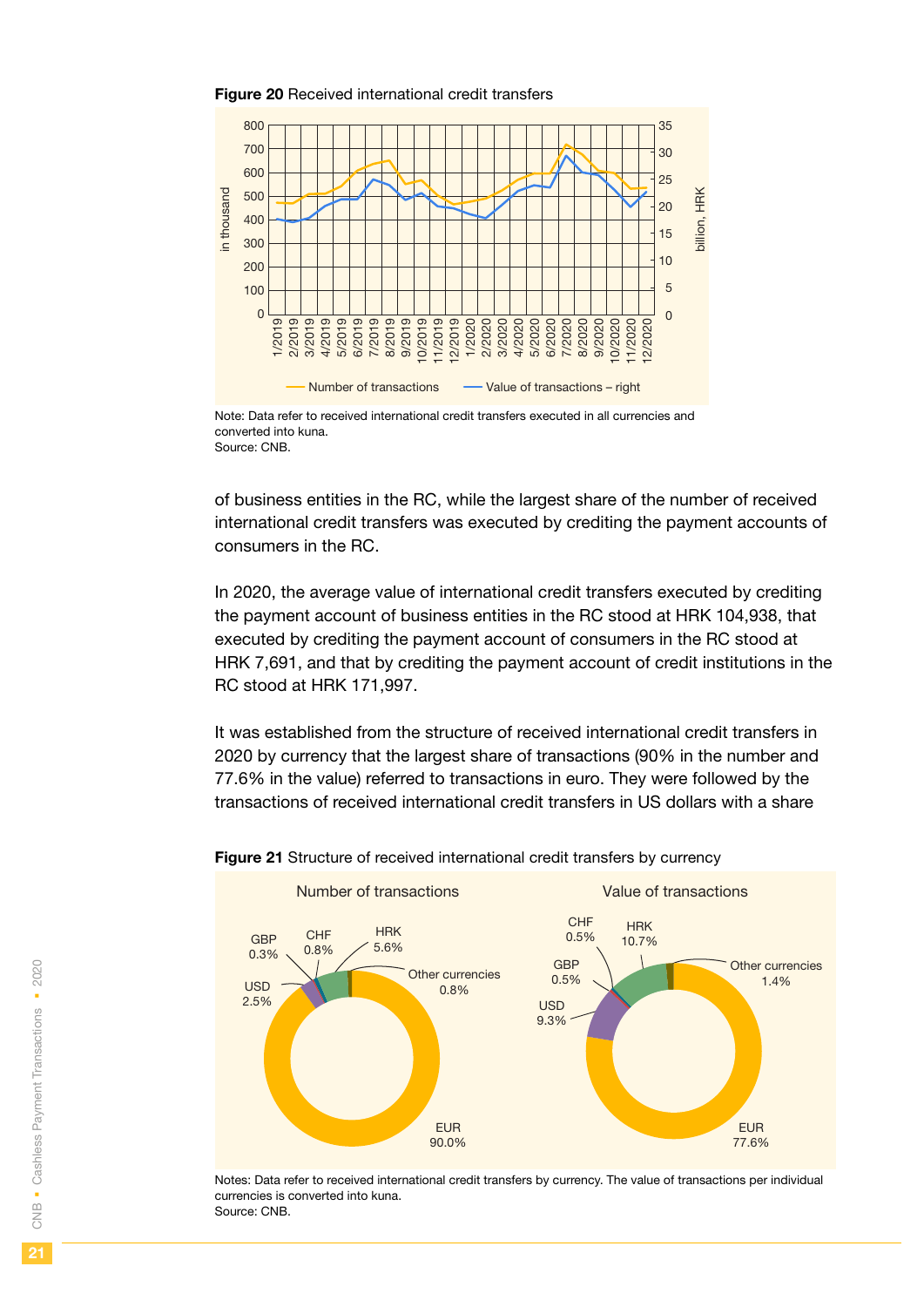<span id="page-21-0"></span>of 2.5% in the total number and 9.3% in the total value of received international credit transfers by currency. The shares of the currencies in the structure of received international credit transfers by currency are shown in Figure 21.

#### 3.3 Transactions using payment cards issued in the RC

Transactions using payment cards issued in the RC include all international transactions using payment cards issued by payment service providers in the RC, i.e.:

- payment transactions of the purchases of goods and services using a payment card; and
- payment transactions of cash withdrawal using a payment card.

According to the data submitted, 33.6 million international transactions using payment cards issued in the RC worth a total of HRK 10,674.5m were executed in 2020. The transactions were executed in 132 currencies and 210 different countries. The total number of executed international transactions using payment cards issued in the RC decreased by 8% and their total value by 10.7% from 2019.

On a monthly level, in 2020, 2.8 million international transactions using payment cards issued in the RC were executed on average, worth an average of HRK 889.5m monthly. The movement of the total monthly number and value of international transactions using payment cards issued in the RC in 2019 and 2020 is shown in Figure 22.



Figure 22 Transactions using payment cards issued in the RC

Note: Data refer to international transactions using payment cards issued in the RC, which include payment transactions of the purchase of goods and services using a payment card and payment transactions of cash withdrawal using a payment card executed in all currencies and converted into kuna. Source: CNB.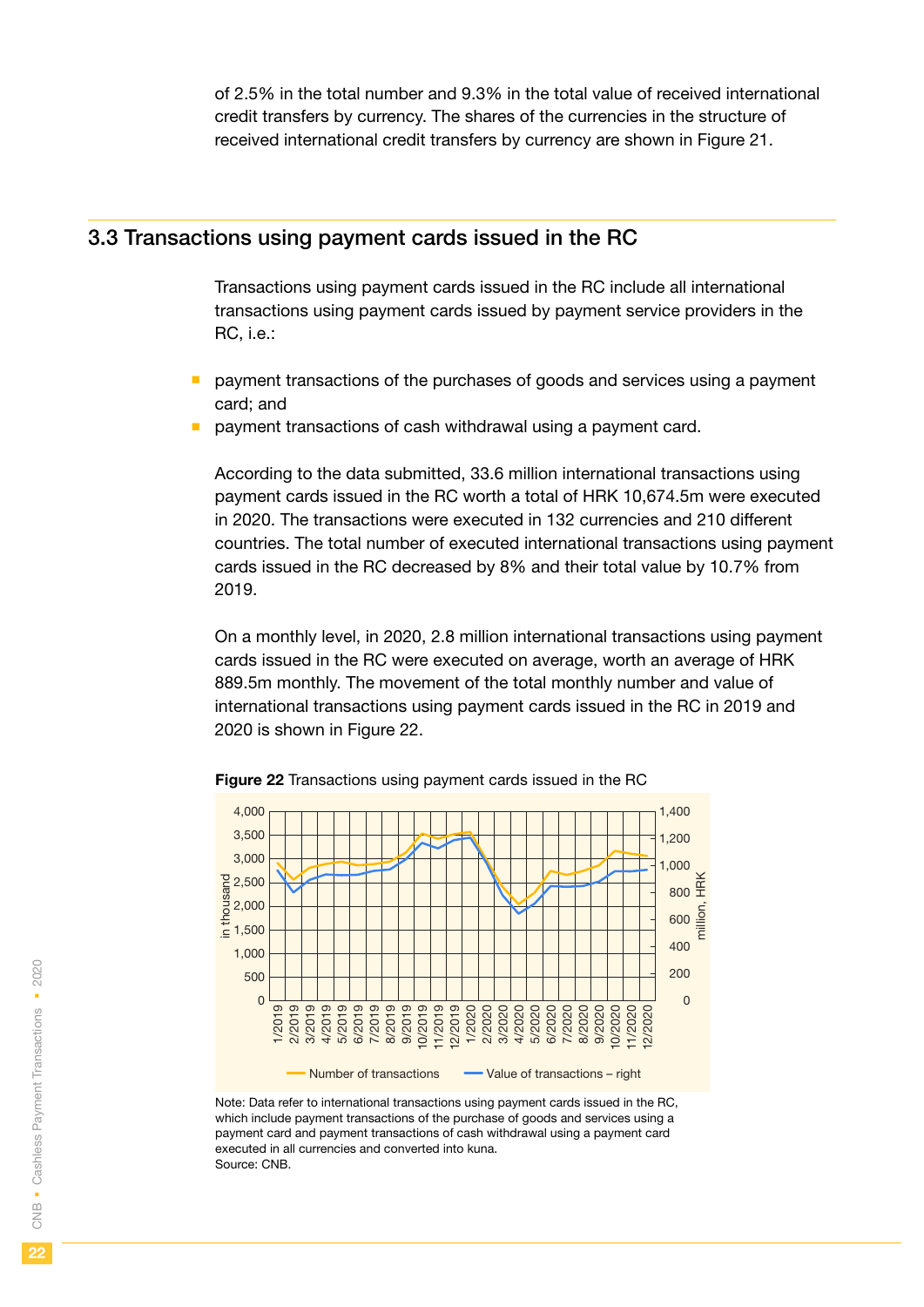<span id="page-22-0"></span>In 2020, of the total number and value of international transactions using payment cards issued in the RC, 95.1% of the number and 87.5% of the value of international payment card transactions were executed using consumer cards, while 4.9% of the number and 12.5% of the value of international payment card transactions were executed using the cards of business entities.

The average value of international transactions using a payment card issued to a consumer in the RC was HRK 292 and that of international transactions using a payment card issued to a business entity in the RC was HRK 816.

## 3.4 Transactions of acquiring payment cards issued outside the RC

The transactions of acquiring payment cards issued outside the RC include data on the transactions of acquiring payment cards issued by payment service providers outside the RC (hereinafter referred to as 'foreign issuer'), including e-money purchase transactions. The service of acquiring payment cards was provided by acquiring payment service providers, i.e.:

- 1. credit institutions (banks) that have obtained authorisation from the CNB, including the authorisation to provide the payment service of acquiring payment transactions executed by payment instruments;
- 2. electronic money institutions that have obtained authorisation from the CNB to provide the payment services of acquiring payment transactions executed by payment instruments; and
- 3. payment institutions that have obtained authorisation from the CNB to provide the payment services of acquiring payment transactions executed by payment instruments.

For the purposes of this Report, the transactions presented herein include exclusively the transactions of acquiring for the purchase of goods and services executed through the EFTPOS terminals and online at the point of sale through a payment card.

In all, 29 million transactions of acquiring payment cards of foreign issuers, worth a total of HRK 10,130.2m were executed in 2020. If compared with the total number and value of the acquiring transactions of payment cards of foreign issuers in 2019, data show that due to the COVID-19 pandemic the total number of transactions decreased by 46.7% and their total value by 53.2%.

The movement of the total monthly number and value of transactions of acquiring payment cards issued outside the RC in the last seven years is best shown in Figure 23, according to which, on an annual basis, until 2020, the total number and the total value of transactions on average rose by 11% and 6%, respectively.

The data shown in Figure 23 also suggest an upward trend in the total number and value of monthly transactions of acquiring payment cards of foreign issuers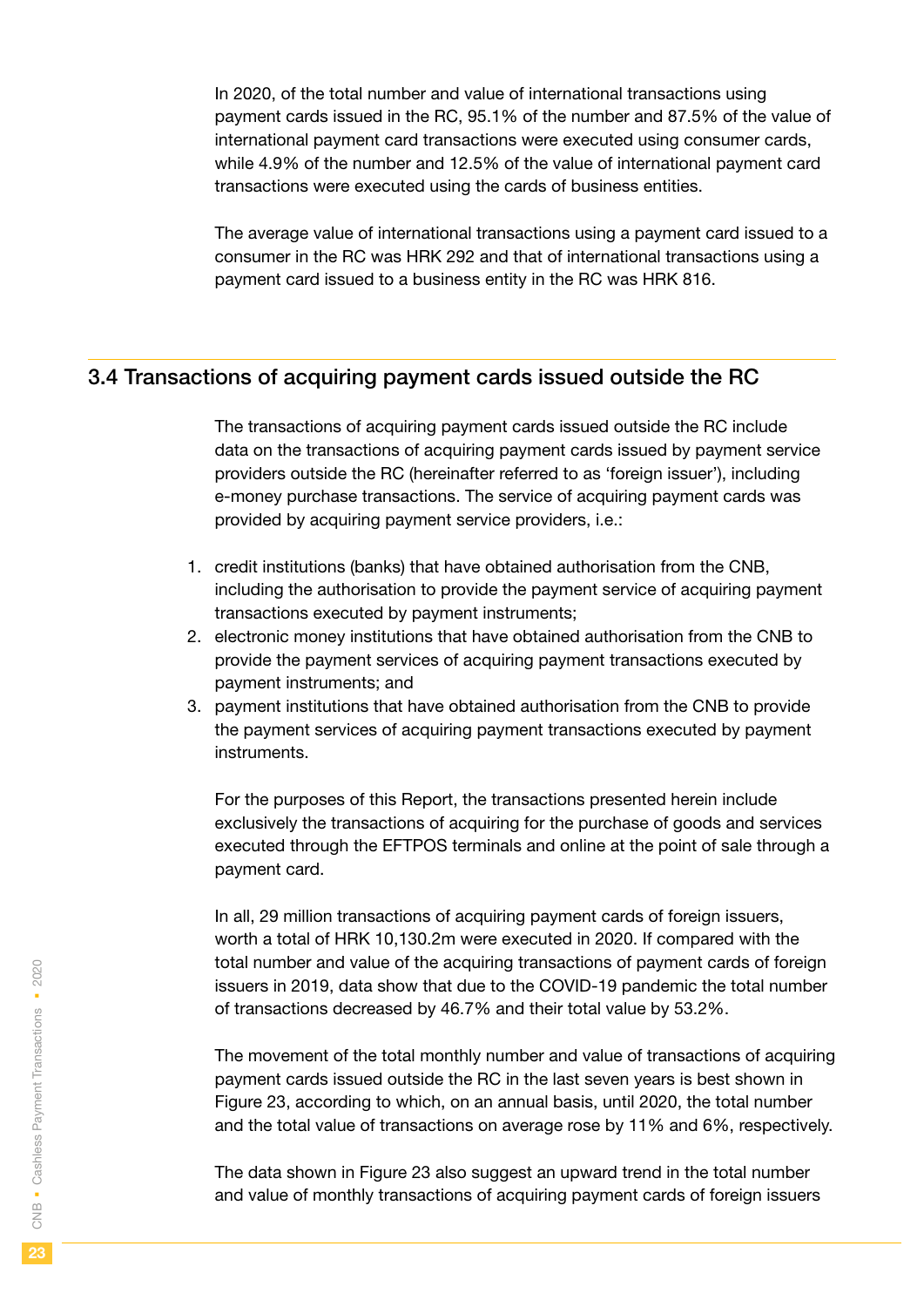<span id="page-23-0"></span>





for the purchase of goods and services in the period from May to September. After September and the summer tourist season, the number and value of monthly transactions usually fell to the beginning of the year level. However, the above data on the number and value of monthly transactions of acquiring payment cards of foreign issuers were significantly smaller in 2020 than the data in 2019.

In 2020, the average value of transactions of acquiring payment cards issued by foreign issuers for the purchase of goods and services stood at HRK 349.

## 4 Overview of basic definitions

'Bill-paying service' means a service in which a credit institution, on the basis of a contract with the payee, collects funds from the payer, irrespective of the manner of their collection, and makes the collected amount available to the payee within time cycles determined by a contract (e.g. electricity, water, gas and other bills), pursuant to the provisions of the Payment System Act, which defines the deadlines for the execution of payments.

'Card-based payment transaction' means a service based on a payment card's acquiring infrastructure and card scheme business rules to make a payment transaction by means of a debit or a credit card.

'Credit transfer' means a payment service for crediting a payee's payment account with a payment transaction or a series of payment transactions debiting a payer's payment account by the payment service provider which holds the payer's payment account, based on an instruction given by the payer.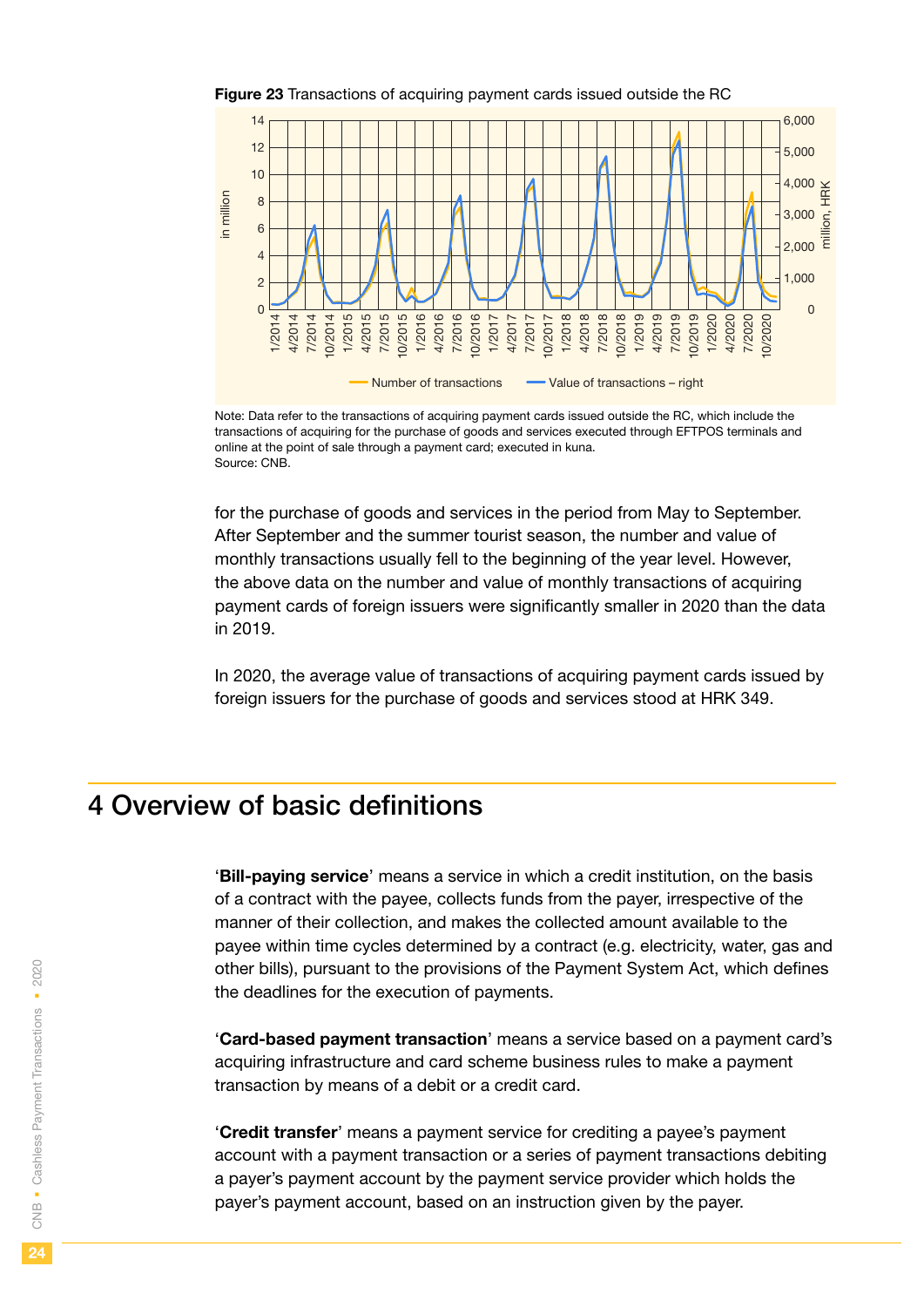'Debits from the accounts by simple book entry' means a transaction initiated and executed by a credit institution, by a transfer from the payment account of its payment service user on the basis of a contract with the user, without a specific payment order (interests, fees for individual payment services, such as, for example, account management fee).

'Direct debit' means a payment service for debiting a payer's payment account, where a payment transaction is initiated by a payee on the basis of the payer's consent given to the payer's own payment service provider, to the payee, or to the payee's payment service provider.

'International/cross-border payment transaction' means a payment transaction the execution of which involves two payment service providers of which one payment service provider operates in the Republic of Croatia, and the other payment service provider operates in another member state or a third country (hereinafter referred to as 'international payment transaction').

'National payment transaction' means a payment transaction the execution of which involves a payer's payment service provider and a payee's payment service provider, or only one payment service provider, which operate in the Republic of Croatia.

'Standing order' means an instruction issued by the payer to the provider of payment services, which holds the payer's payment account, for the execution of credit transfers at regular intervals or on dates set in advance (e.g. the payment of the annuity or credit instalment, etc.).